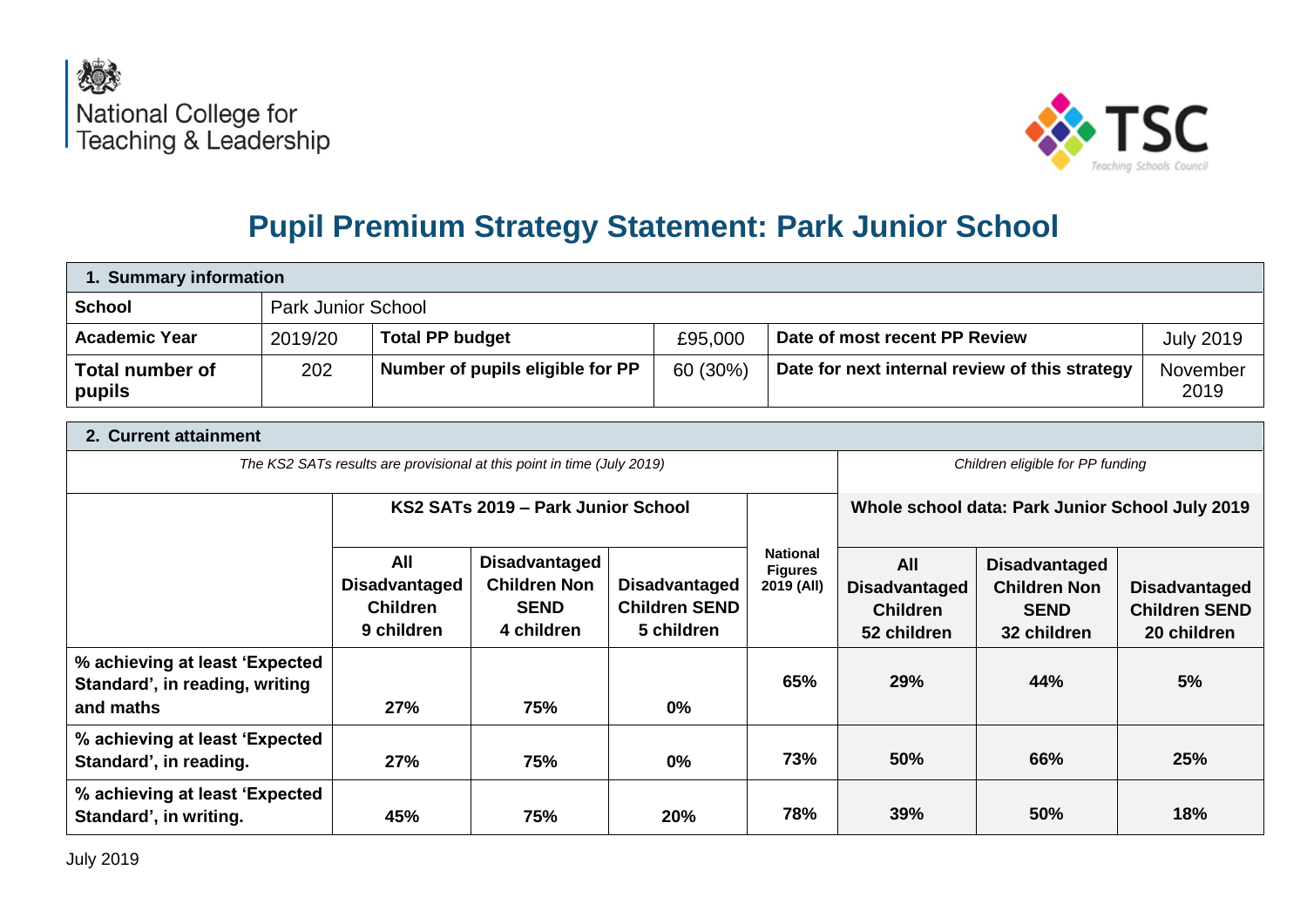|                                                                                                                                                                                   | % achieving at least 'Expected<br>Standard', in maths.                                                                                                                               | 36% | 75% | $0\%$ | 79% | 52% | 66% | 30% |
|-----------------------------------------------------------------------------------------------------------------------------------------------------------------------------------|--------------------------------------------------------------------------------------------------------------------------------------------------------------------------------------|-----|-----|-------|-----|-----|-----|-----|
|                                                                                                                                                                                   | % achieving at least 'Expected<br>Standard', in SPaG.                                                                                                                                | 36% | 50% | 20%   | 78% | 42% | 54% | 20% |
|                                                                                                                                                                                   | % making progress in reading                                                                                                                                                         | 56% | 25% | 60%   |     | 69% | 69% | 65% |
|                                                                                                                                                                                   | % making progress in writing                                                                                                                                                         | 78% | 50% | 100%  |     | 75% | 75% | 65% |
| % making progress in maths                                                                                                                                                        |                                                                                                                                                                                      | 56% | 75% | 40%   |     | 81% | 75% | 90% |
| 3. Barriers to future attainment (for pupils eligible for PP, including high ability)<br>In-school barriers (issues to be addressed in school, such as poor oral language skills) |                                                                                                                                                                                      |     |     |       |     |     |     |     |
| Α.                                                                                                                                                                                | The difference between disadvantaged and Non-disadvantaged attainment in reading and writing at the end of KS1 is high (Reading: 36%; Writing 35%; Maths 19%)                        |     |     |       |     |     |     |     |
| В.                                                                                                                                                                                | 71% of our SEND (Special Educational Needs and Disabilities) pupils are also part of the disadvantaged group. Approximately 1 in 3 disadvantaged pupils are on the SEND<br>register. |     |     |       |     |     |     |     |

- **C. Our underachieving disadvantaged pupils have a limited vocabulary in relation to their peers.**
- **D.** Pupils struggle to transfer knowledge and skills to their long term memory.
- **E.** The psychological needs of our underachieving PP children are high.

### **External barriers** *(issues which also require action outside school, such as low attendance rates)*

**F.** Lower attendance rates than their peers.

| г.        | Lower allohaanoo raloo than their poors.                                                                                                                                                                                                                                        |                                                                                                                                                                                                                                                                   |
|-----------|---------------------------------------------------------------------------------------------------------------------------------------------------------------------------------------------------------------------------------------------------------------------------------|-------------------------------------------------------------------------------------------------------------------------------------------------------------------------------------------------------------------------------------------------------------------|
|           | 4. Desired outcomes                                                                                                                                                                                                                                                             |                                                                                                                                                                                                                                                                   |
|           | Desired outcomes and how they will be measured                                                                                                                                                                                                                                  | Success criteria                                                                                                                                                                                                                                                  |
| Α.        | Pupils making better than expected progress in reading, writing and maths in order to<br>diminish the difference with their peers in these subjects.<br>Measure: The tracking of teacher assessment and testing throughout the year. The<br>provision mapping of interventions. | All underachieving disadvantaged pupils without SEND make above expected progress<br>from their KS1 results by the end of Key Stage 2.<br>More disadvantaged children are at GDS (Greater Depth Standard) at the end of KS2<br>than there were at the end of KS1. |
| <b>B.</b> | Disadvantaged pupils with SEND make strong progress from their starting point.<br><b>Measure:</b> The tracking of teacher assessment and testing throughout the year. The<br>provision mapping of interventions.                                                                | Disadvanaged pupils with SEND achieve their challenging personlised Key Stage 2<br>targets by the end of KS2.                                                                                                                                                     |
| C.        | VOCABULARY RICH CURRICULUM: Pupils confidently and articulately explaining their<br>learning using appropriate vocabulary<br>Measure: Teacher assessment, lesson observations, book monitoring and pupil<br>conferencing will evidence improvement over time.                   | Pupils' spoken and written work (across the curriculum) demonstrates an increasingly<br>broad and varied vocabulary.                                                                                                                                              |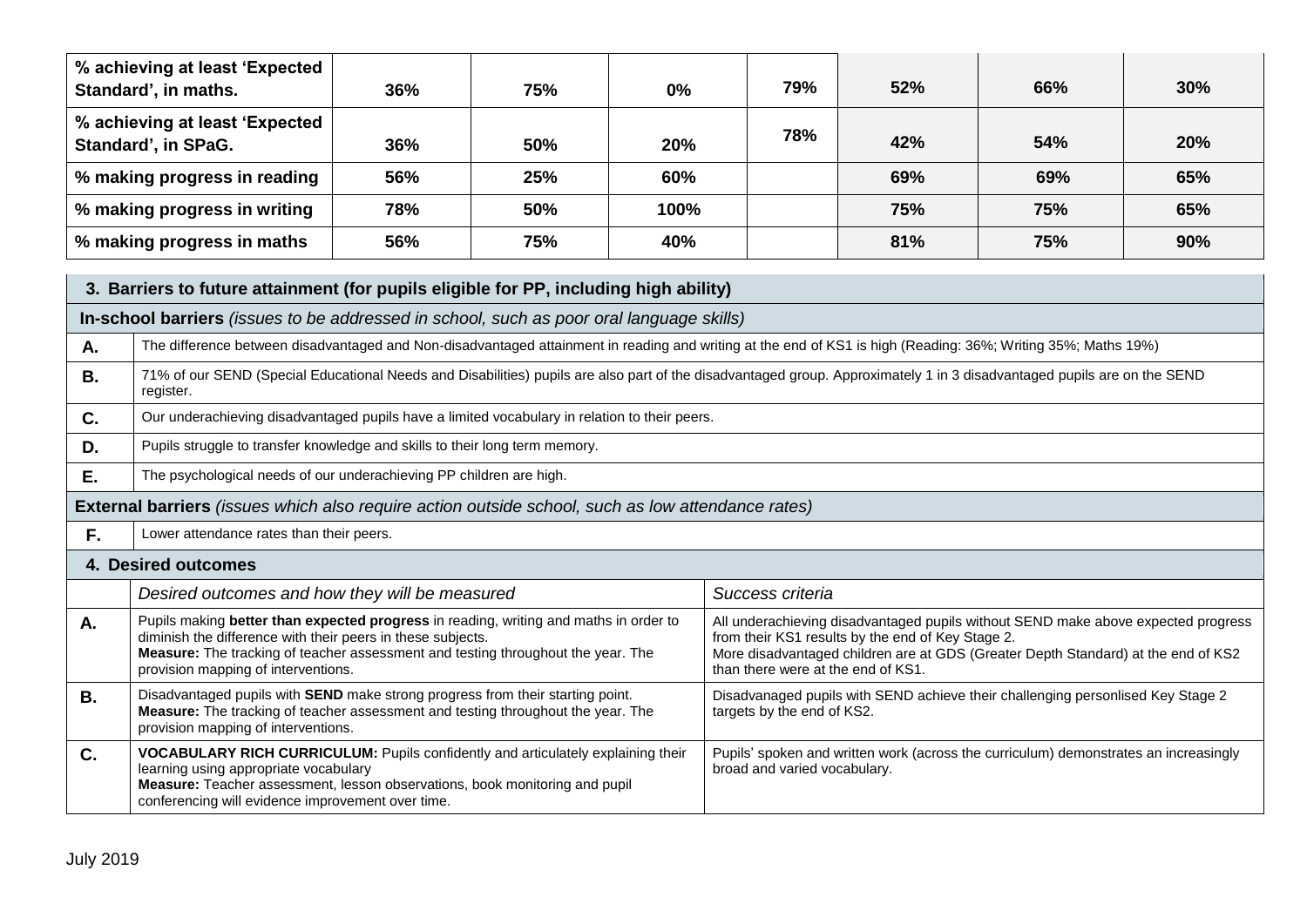| D. | 'MAKING IT STICK' CURRICULUM:<br>Pupils are able to recall their learning and use and apply their acquired knowledge across<br>the curriculum.<br><b>Measure:</b> Teacher assessment, lesson observations, book monitoring and pupil<br>conferencing will evidence improvement over time. | Pupils can confidently recall their learning and use and apply their knowledge and<br>understanding across the curriculum by the time they leave KS2.                                                          |
|----|-------------------------------------------------------------------------------------------------------------------------------------------------------------------------------------------------------------------------------------------------------------------------------------------|----------------------------------------------------------------------------------------------------------------------------------------------------------------------------------------------------------------|
| Е. | Pupils' psychological barriers to learning are removed.<br><b>Measure:</b> Provision mapping of the impact of this support.                                                                                                                                                               | Pupils feel happy at school and are ready to learn so they can reach their full potential.                                                                                                                     |
| F. | Increased attendance rates for pupils eligible for PP.<br><b>Measure:</b> attendance data.                                                                                                                                                                                                | The gap between disadvantaged and non-disadvantaged pupils' attendance is reduced<br>by at least 1.5% so their attendance is closer to that of their 'other' peers by the end of<br>the current academic year. |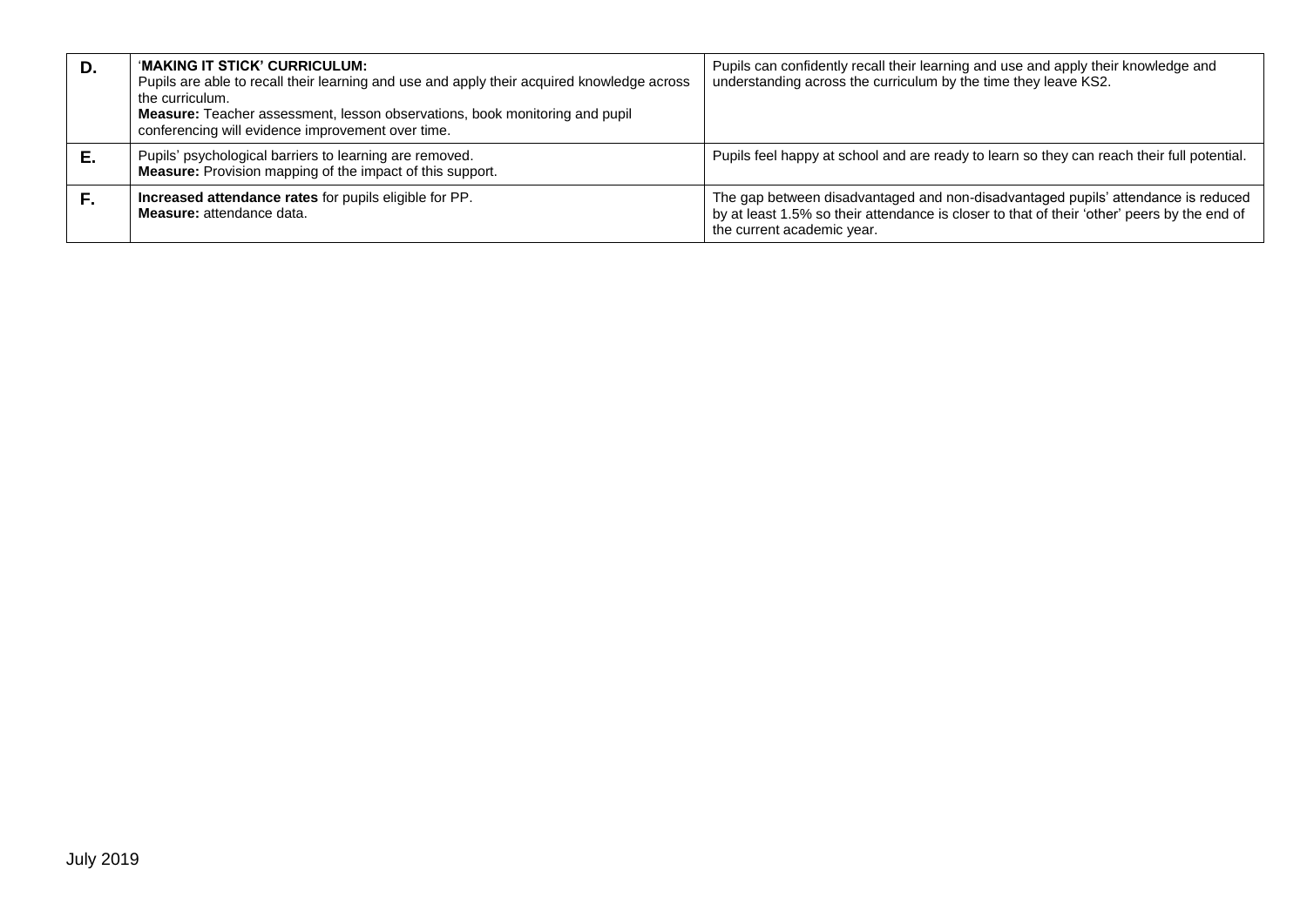## **5. Planned expenditure**

**Academic year 2019/2020**

The three headings below enable schools to demonstrate how they are using the pupil premium to improve classroom pedagogy, provide targeted support and support whole school strategies.

| i. Quality of teaching for all                                                                                                                                                                                                                                                                                                        |                                                                                                                                                                                                                                                                                                                                                                                                                                                                                                                                                                                               |                                                                                                                                                                                                                                                                                                                                                                                                                                                                                                                                                                                                                                                                                                                                                                                                                                                                                                                                                                                                                                                                                                                                                                                                                                                                                                                                                                                                                                                                                         |                                                                                                                                                                                                                                                                                                                                                                                                                |                                                                      |                                             |
|---------------------------------------------------------------------------------------------------------------------------------------------------------------------------------------------------------------------------------------------------------------------------------------------------------------------------------------|-----------------------------------------------------------------------------------------------------------------------------------------------------------------------------------------------------------------------------------------------------------------------------------------------------------------------------------------------------------------------------------------------------------------------------------------------------------------------------------------------------------------------------------------------------------------------------------------------|-----------------------------------------------------------------------------------------------------------------------------------------------------------------------------------------------------------------------------------------------------------------------------------------------------------------------------------------------------------------------------------------------------------------------------------------------------------------------------------------------------------------------------------------------------------------------------------------------------------------------------------------------------------------------------------------------------------------------------------------------------------------------------------------------------------------------------------------------------------------------------------------------------------------------------------------------------------------------------------------------------------------------------------------------------------------------------------------------------------------------------------------------------------------------------------------------------------------------------------------------------------------------------------------------------------------------------------------------------------------------------------------------------------------------------------------------------------------------------------------|----------------------------------------------------------------------------------------------------------------------------------------------------------------------------------------------------------------------------------------------------------------------------------------------------------------------------------------------------------------------------------------------------------------|----------------------------------------------------------------------|---------------------------------------------|
| <b>Desired outcome</b>                                                                                                                                                                                                                                                                                                                | Chosen action /<br>approach                                                                                                                                                                                                                                                                                                                                                                                                                                                                                                                                                                   | What is the evidence and rationale<br>for this choice?                                                                                                                                                                                                                                                                                                                                                                                                                                                                                                                                                                                                                                                                                                                                                                                                                                                                                                                                                                                                                                                                                                                                                                                                                                                                                                                                                                                                                                  | How will you ensure it is<br>implemented well?                                                                                                                                                                                                                                                                                                                                                                 | <b>Staff lead and</b><br>support                                     | When will you<br>review<br>implementation?  |
| Writing<br>Pupils making better<br>А.<br>than expected<br>progress in writing in<br>order to diminish the<br>difference with their<br>peers (including<br>moving children from<br>EXS - Expected<br>Standard - to GDS).<br>B. SEND:<br>Disadvantaged pupils<br>with SEND pupils make<br>strong progress from<br>their starting point. | <b>Writing CPD (Continuing</b><br><b>Professional</b><br>Development):<br>Teachers and TPs<br>(Teaching Partners) to<br>receive training so they can<br>deliver high quality<br>teaching and learning<br>within the classroom. CPD<br>to be provided by subject<br>lead and external<br>professionals, where<br>appropriate.<br><b>Staffing: Additional TP</b><br>support within classes<br>during lessons to reduce<br>the adult / child ratio and to<br>raise attainment, where<br>appropriate.<br>This approach will benefit<br>all learners (including<br>SEND, GDS and potential<br>GDS) | Investing in our staff and their CPD will<br>ensure that the Pupil Premium funding has a<br>longer term impact on the success of our<br>disadvantaged children.<br>The T4W programme has a proven track<br>record of success with schools that have<br>similar demographics to ours. It was<br>developed to target schools that have higher<br>levels of disadvantage children to skilfully<br>scaffold learning, with the ultimate aim of<br>creating independent writers.<br>Disseminating the skills we have within<br>school will ensure we are able to play a<br>strong role in our own improvement.<br>30% of our children are disadvantaged and<br>so nearly a third of every classroom (on<br>average). Funding TP support in the<br>classroom frees (where appropriate) up the<br>teacher to support a wider range of ability<br>disadvantaged children within the classroom<br>on a more regular basis. Therefore, providing<br>high quality teaching to more children on a<br>smaller teacher to child ratio. Our TP staffing<br>not only provides our children with extra<br>support during the core subjects but also<br>means that we are able to provide support<br>beyond the core subjects enabling all our<br>children to access a broad and balanced<br>curriculum. EEF (Education Endowment<br><b>Foundation) Toolkit - states 1 month</b><br>impact for TAs but does not acknowledge<br>impact of reduced Teacher/ child ration<br>through high quality teaching). | By ensuring:<br>that the training provided is of a<br>$\bullet$<br>high quality.<br>the subject lead has the time to<br>plan and deliver high quality<br>training through the provision of<br>non-contact time.<br>the subject lead is receiving high<br>quality training to enable them to<br>deliver the training.<br>we use highly skilled external<br>trainers, where appropriate i.e.<br>T4W consultants. | Lead: KS (Writing<br>Lead)<br>Support:<br>RG/LR (SLT)<br>LR (SENDCo) | November 2019<br>January 2020<br>April 2020 |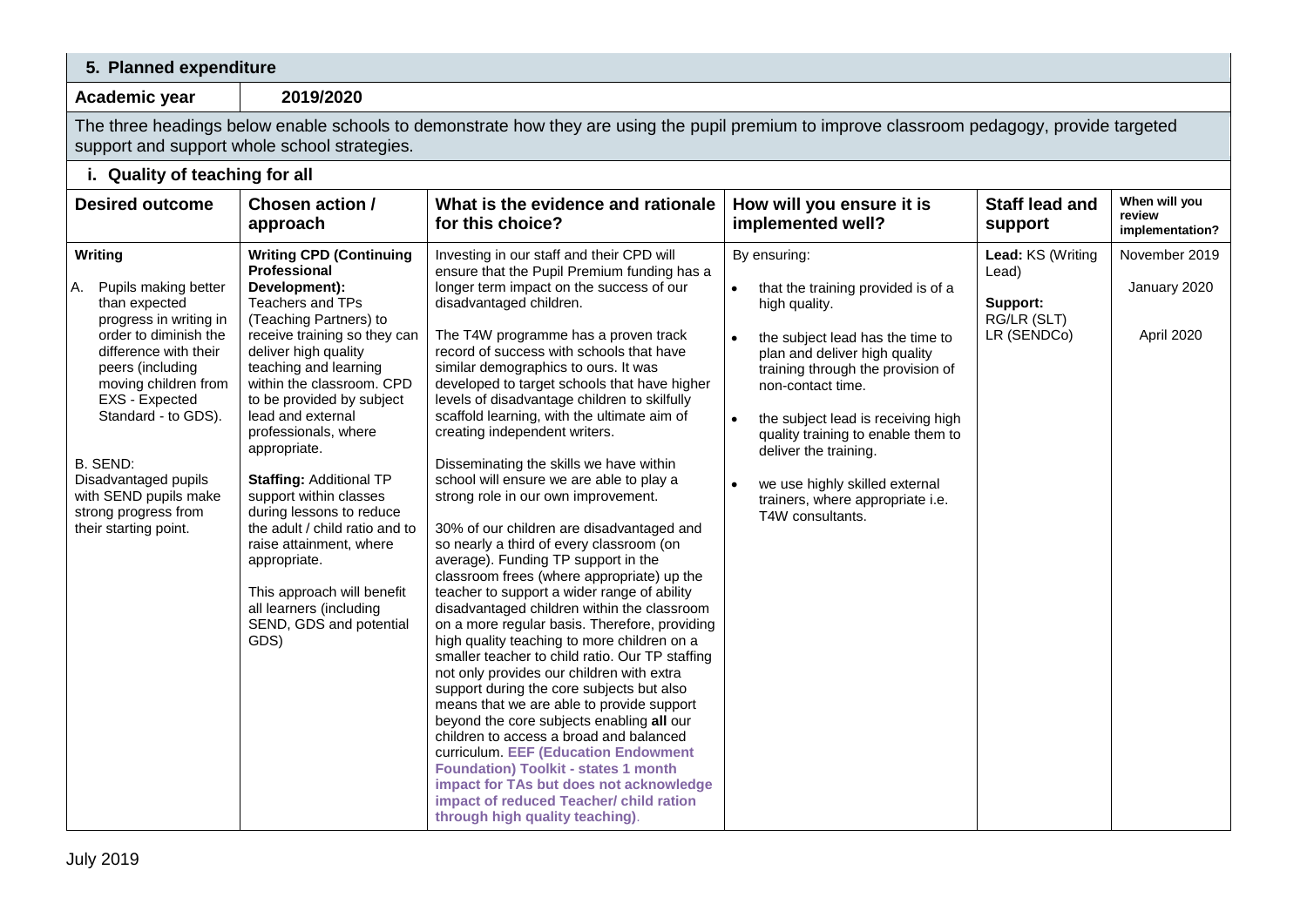| <b>Vocabulary Rich</b><br>Curriculum<br>C.<br>Pupils confidently and<br>articulately explaining<br>their learning using<br>appropriate vocabulary.<br>B. SEND:<br>Disadvantaged pupils<br>with SEND pupils make<br>strong progress from<br>their starting point.                      | <b>Vocabulary Rich</b><br><b>Curriculum CPD:</b><br>CPD: Teachers and TPs<br>(Teaching Partners) to<br>receive training so they can<br>deliver high quality<br>teaching and learning<br>within the class room. CPD<br>to be provided by subject<br>leads.<br><b>Staffing: Additional TP</b><br>support within classes<br>during lessons to reduce<br>the adult / child ratio and to<br>raise attainment, where<br>appropriate.<br>Developing and extending<br>vocabulary will benefit all<br>learners (including SEND,<br>GDS and potential GDS)            | The rationale for Investing in our staff and<br>their CPD is outlined above.<br>From September 2019 we are implementing<br>our 'Making it Stick' curriculum. This is based<br>upon the Chris Quigley approach and is an<br>evidence based approach to learning.<br>https://www.chrisquigley.co.uk/product/makin<br>g-it-stick/<br>Within our curriculum design there is a strong<br>focus on expanding our pupils' vocabulary.<br>By focusing on this we are supporting the<br>children who did not develop this<br>foundational knowledge before they start<br>school to catch up.<br>Closing the vocabulary gap (The Word Gap)<br>and building cultural capital is crucial for all<br>disadvantaged children and we know our<br>children have a limited vocabulary and so<br>this is a whole school focus.<br>The rationale for additional TP support is | By ensuring:<br>the training provided is of a high<br>quality.<br>the subject lead has the time to<br>plan and deliver high quality<br>training through the provision of<br>non-contact time.<br>the subject lead is receiving<br>high quality training to enable<br>them to deliver the training.                                                                                                                         | Leads:<br>KS (Writing Lead)<br>CJ<br>(Reading/SPaG<br>Lead)<br><b>Support: LL</b><br>(History and<br>Geography Lead)<br>LR (SENDCo)                 | November 2019<br>January 2020<br>April 2020 |
|---------------------------------------------------------------------------------------------------------------------------------------------------------------------------------------------------------------------------------------------------------------------------------------|-------------------------------------------------------------------------------------------------------------------------------------------------------------------------------------------------------------------------------------------------------------------------------------------------------------------------------------------------------------------------------------------------------------------------------------------------------------------------------------------------------------------------------------------------------------|------------------------------------------------------------------------------------------------------------------------------------------------------------------------------------------------------------------------------------------------------------------------------------------------------------------------------------------------------------------------------------------------------------------------------------------------------------------------------------------------------------------------------------------------------------------------------------------------------------------------------------------------------------------------------------------------------------------------------------------------------------------------------------------------------------------------------------------------------------|----------------------------------------------------------------------------------------------------------------------------------------------------------------------------------------------------------------------------------------------------------------------------------------------------------------------------------------------------------------------------------------------------------------------------|-----------------------------------------------------------------------------------------------------------------------------------------------------|---------------------------------------------|
| The 'Making It Stick'<br><b>Curriculum</b><br>D. Pupils are able to<br>recall their learning and<br>use and apply their<br>acquired knowledge<br>across the curriculum.<br>B. SEND:<br>Disadvantaged pupils<br>with SEND pupils make<br>strong progress from<br>their starting point. | The 'Making It Stick'<br><b>Curriculum CPD:</b><br>CPD: Teachers and TPs to<br>receive training so they can<br>deliver high quality<br>teaching and learning<br>within the class room. CPD<br>to be provided by subject<br>leads.<br><b>Staffing: Additional TP</b><br>support within classes<br>during lessons to reduce<br>the adult / child ratio and to<br>raise attainment, where<br>appropriate.<br>The ' <b>MAKING IT STICK'</b><br>approach will provide<br>support and challenge for<br>all learners (including<br>SEND, GDS and potential<br>GDS) | explained above.<br>The rationale for Investing in our staff and<br>their CPD is outlined above.<br>From September 2019 we are implementing<br>our 'Making it Stick' curriculum because we<br>know that our children struggle to retain their<br>learning. This curriculum is designed and<br>delivered in a way to support our children to<br>commit their learning to their long term<br>memory. This is based upon the Chris<br>Quigley approach and is an evidence based<br>approach to learning.<br>https://www.chrisquigley.co.uk/product/makin<br>g-it-stick/<br>The rationale for additional TP support is<br>explained above.                                                                                                                                                                                                                     | By ensuring:<br>the training provided is of a high<br>quality.<br>the subject lead has the time to<br>plan and deliver high quality<br>training through non-contact<br>time.<br>the subject lead is receiving<br>high quality training to enable<br>them to deliver the training.<br>By funding trips and visitors so the<br>curriculum is enriched, providing the<br>cultural capital disadvantaged<br>children can lack. | <b>Leads within</b><br>their areas of<br>responsibility:<br>KS (Writing Lead)<br>CJ<br>(Reading/SPaG<br>Lead)<br>EL (Geography<br>and History Lead) | November 2019<br>January 2020<br>April 2020 |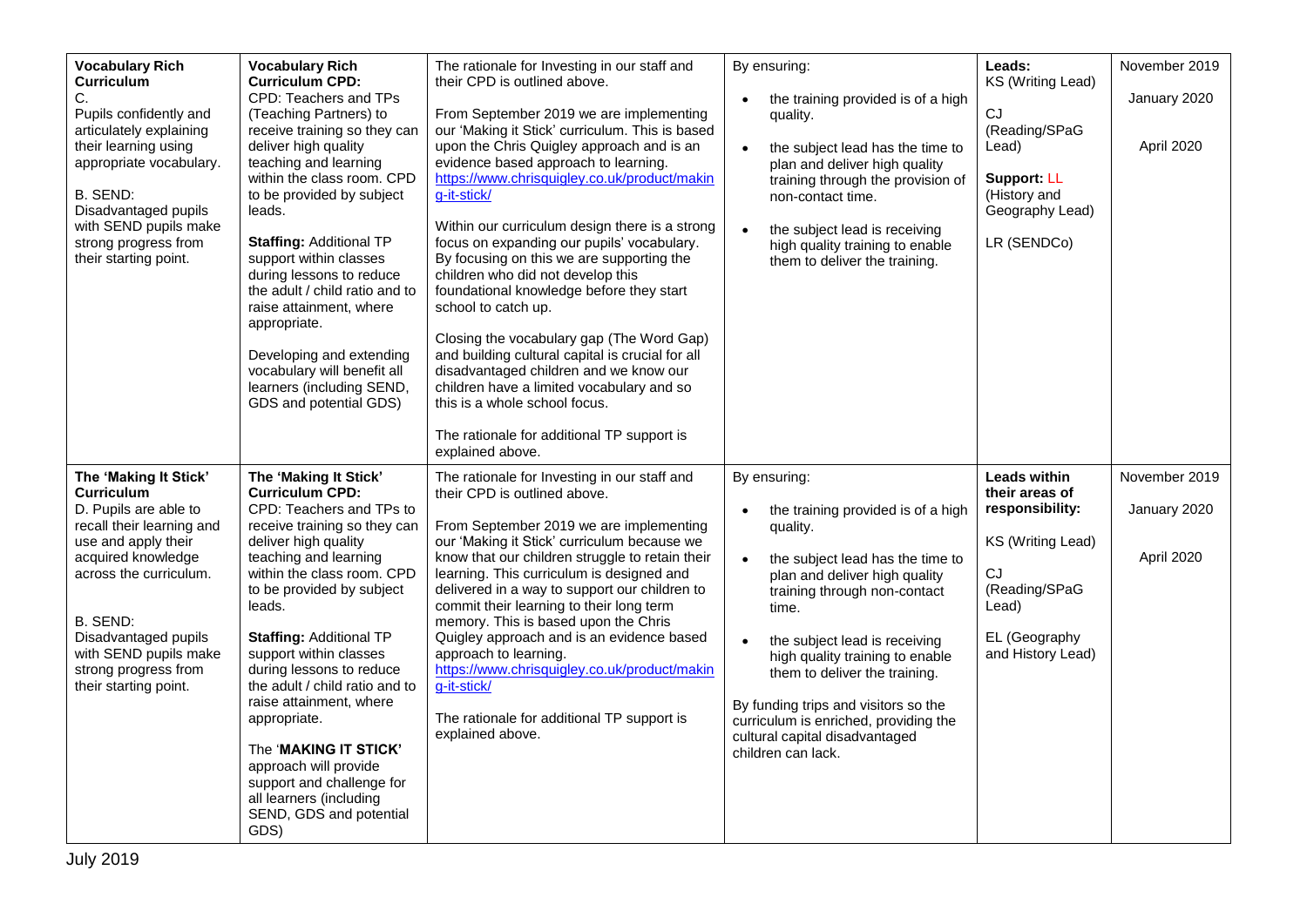| <b>Maths Mastery</b><br>Pupils making better<br>А.<br>than expected<br>progress in Maths in<br>order to diminish the<br>difference with their<br>peers.<br><b>B. SEND:</b><br>Disadvantaged pupils<br>with SEND pupils make<br>strong progress from<br>their starting point. | <b>Maths Mastery</b><br>CPD: Teachers and TPs to<br>receive training so they can<br>deliver high quality<br>teaching and learning<br>within the class room. CPD<br>to be provided by subject<br>leads.<br><b>Staffing: Additional TP</b><br>support within classes<br>during lessons to reduce<br>the adult / child ratio and to<br>raise attainment, where<br>appropriate.<br>The <b>MATHS MASTERY</b><br>approach will provide<br>support and challenge for<br>all learners (including<br>SEND, GDS and potential<br>GDS) | <b>Maths Mastery</b><br>The rationale for Investing in our staff and<br>their CPD is outlined above.<br>The rationale for the decision to follow the<br>maths mastery is outlined in the link below:<br><b>NCETM: The Essence of Maths Mastery</b><br>http://www.glowmathshub.com/uploads/7/0/2<br>/3/70232199/ncetm_theessenceofmathsteac<br>hingfor_mastery_june2016.pdf<br>The rationale for additional TP support is<br>explained above.                                                                                                                                                                                                                                                                                                      | By ensuring:<br>• the training provided is of a high<br>quality.<br>• the subject lead has the time to<br>plan and deliver high quality<br>training through non-contact time.<br>• the subject lead is receiving high<br>quality training to enable them to<br>deliver the training.<br>• we use highly skilled external<br>trainers, where appropriate i.e.<br>The Glow Maths Hub - Steve<br>Lomax.                          | Lead: NL (Maths<br>subject Lead)<br>Support:<br>LR (SENDCo)           | November 2019<br>January 2020<br>April 2020 |
|------------------------------------------------------------------------------------------------------------------------------------------------------------------------------------------------------------------------------------------------------------------------------|-----------------------------------------------------------------------------------------------------------------------------------------------------------------------------------------------------------------------------------------------------------------------------------------------------------------------------------------------------------------------------------------------------------------------------------------------------------------------------------------------------------------------------|---------------------------------------------------------------------------------------------------------------------------------------------------------------------------------------------------------------------------------------------------------------------------------------------------------------------------------------------------------------------------------------------------------------------------------------------------------------------------------------------------------------------------------------------------------------------------------------------------------------------------------------------------------------------------------------------------------------------------------------------------|-------------------------------------------------------------------------------------------------------------------------------------------------------------------------------------------------------------------------------------------------------------------------------------------------------------------------------------------------------------------------------------------------------------------------------|-----------------------------------------------------------------------|---------------------------------------------|
|                                                                                                                                                                                                                                                                              |                                                                                                                                                                                                                                                                                                                                                                                                                                                                                                                             |                                                                                                                                                                                                                                                                                                                                                                                                                                                                                                                                                                                                                                                                                                                                                   |                                                                                                                                                                                                                                                                                                                                                                                                                               | <b>Total budgeted cost</b>                                            | £65,000                                     |
| ii. Targeted support                                                                                                                                                                                                                                                         |                                                                                                                                                                                                                                                                                                                                                                                                                                                                                                                             |                                                                                                                                                                                                                                                                                                                                                                                                                                                                                                                                                                                                                                                                                                                                                   |                                                                                                                                                                                                                                                                                                                                                                                                                               |                                                                       |                                             |
| <b>Desired outcome</b>                                                                                                                                                                                                                                                       | Chosen action /<br>approach                                                                                                                                                                                                                                                                                                                                                                                                                                                                                                 | What is the evidence and rationale<br>for this choice?                                                                                                                                                                                                                                                                                                                                                                                                                                                                                                                                                                                                                                                                                            | How will you ensure it is<br>implemented well?                                                                                                                                                                                                                                                                                                                                                                                | <b>Staff lead</b>                                                     | When will you<br>review<br>implementation?  |
| A.<br>Reading:<br>Pupils making better<br>than expected<br>progress in reading in<br>order to diminish the<br>difference with their<br>peers.<br>B. Disadvantaged<br>pupils with SEND<br>pupils make strong<br>progress from their<br>starting point.                        | <b>Reading Interventions:</b><br>Running highly effective<br>catch up programmes for<br>those children<br>underachieving or falling<br>behind.<br>Running highly effective<br>extension programmes to<br>move children from EXS to<br>GDS.                                                                                                                                                                                                                                                                                  | Reading:<br>'Through reading pupils have a chance to<br>develop culturally, emotionally, intellectually,<br>socially and spiritually. Literature plays a key<br>role in such development. Reading also<br>enables pupils both to acquire knowledge<br>and to build on what they already know. All<br>the skills of language are essential to<br>participating fully as a member of society;<br>pupils, therefore, who do not learn to speak,<br>read and write fluently and confidently are<br>effectively disenfranchised'. (National<br>Curriculum).<br>Some of our children need additional input<br>beyond the lesson in order to close the gap<br>between them and their peers and so it is<br>important that opportunities are provided for | By ensuring:<br>high quality resources are in<br>place to support and run the<br>interventions.<br>adults have the support, training<br>$\bullet$<br>and skills needed to run the<br>intervention successfully.<br>There is training for additional<br>staff in these interventions and<br>support their development.<br>the interventions are undertaken<br>in line with the expectations of<br>that interventions (time and | Lead:<br><b>CJ</b><br>(Reading/SPaG<br>Lead)<br>Support:<br>LR SENDCo | November 2019<br>January 2020<br>April 2020 |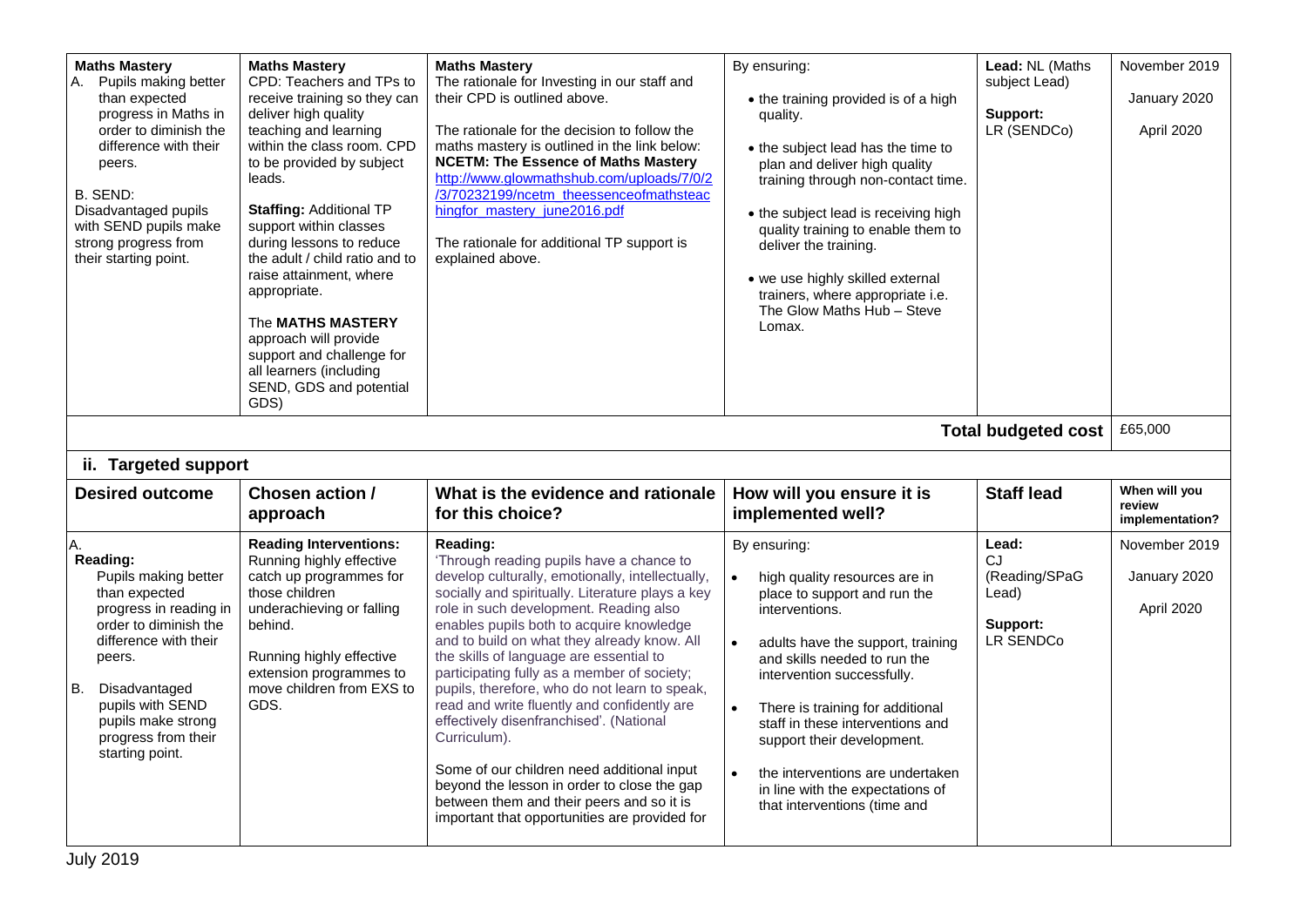|                                                                                                                                                                                              | them to catch up in a safe and supportive<br>way.                                                                                                                                                                                                                                                                                                                                                                                                                                                                                                              | frequency) and accurately<br>delivered. |  |
|----------------------------------------------------------------------------------------------------------------------------------------------------------------------------------------------|----------------------------------------------------------------------------------------------------------------------------------------------------------------------------------------------------------------------------------------------------------------------------------------------------------------------------------------------------------------------------------------------------------------------------------------------------------------------------------------------------------------------------------------------------------------|-----------------------------------------|--|
|                                                                                                                                                                                              | In order to raise the attainment of children<br>who are underachieving it is important that<br>they are taught to both read and to<br>understand what they are reading.<br>Therefore, we have a range of approaches to<br>meet the different needs of our learners.<br>These are outlined, in brief, below:                                                                                                                                                                                                                                                    |                                         |  |
| Accelerated Reader in<br>place to accelerate the<br>progress of underachieving<br>disadvantaged children.                                                                                    | Accelerated Reader is a Promising Project<br>funded by the EEF (Result pending Autumn<br>2019).                                                                                                                                                                                                                                                                                                                                                                                                                                                                |                                         |  |
| <b>Phonics sessions</b><br>timetabled for targeted<br>children.<br>Dancing Bears (Synthetic<br>phonics) for targeted<br>individuals                                                          | Phonics teaching to be timetabled to develop<br>learners' phonemic awareness. The aim is to<br>systematically teach learners the relationship<br>between sounds and the written spelling<br>patterns, or graphemes, which represent<br>them. Phonics emphasises the skills of<br>decoding new words by sounding them out<br>and combining or 'blending' the sound-<br>spelling patterns.<br>(Phonic teaching: EEF 4 months' progress)<br>This approach will support our children in<br>order to close the gap by raising attainment<br>and therefore progress. |                                         |  |
| Precision teaching                                                                                                                                                                           | One of the most effective teaching<br>strategies for ensuring high levels of fluency<br>and accuracy is Precision Teaching.<br>Precision Teaching involves short one<br>minute tasks to build skills by practising them<br>regularly.<br>https://www.sendgateway.org.uk                                                                                                                                                                                                                                                                                        |                                         |  |
| Reading Comprehension:<br>Cracking Comprehension.<br>Rapid reading. Project<br>Code X. These schemes<br>were undertaken last year<br>and will continue this year<br>and the impact monitored | (EEF states reading Comprehension<br>strategies add +6 months' progress).                                                                                                                                                                                                                                                                                                                                                                                                                                                                                      |                                         |  |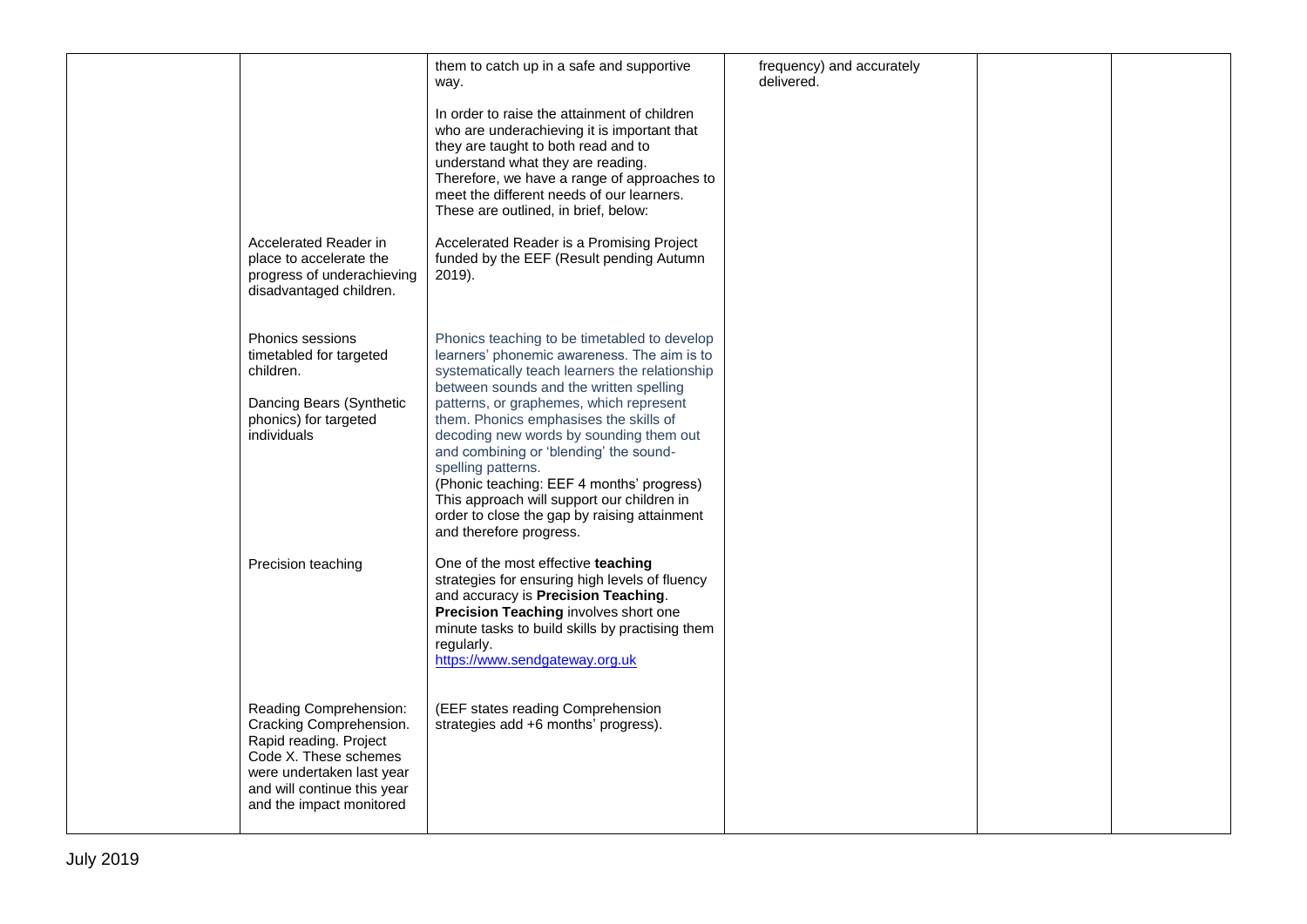|                                                                                                                                                                                                                                                                       | rigorously through<br>provision mapping.<br><b>GDS</b><br>CPD for staff so they are<br>skilled at delivery the<br>interventions undertaken<br>within the school.                                                                                                                                                                                                           | Additional provision for potential GDS<br>children who are reluctant readers.                                                                                                                                                                                                                                                                                                                                                                                                                                                                                                                                                                                                 |                                                                                                                                                                                                                                                                                                                                                                                                                                                           |                                                                 |                                             |
|-----------------------------------------------------------------------------------------------------------------------------------------------------------------------------------------------------------------------------------------------------------------------|----------------------------------------------------------------------------------------------------------------------------------------------------------------------------------------------------------------------------------------------------------------------------------------------------------------------------------------------------------------------------|-------------------------------------------------------------------------------------------------------------------------------------------------------------------------------------------------------------------------------------------------------------------------------------------------------------------------------------------------------------------------------------------------------------------------------------------------------------------------------------------------------------------------------------------------------------------------------------------------------------------------------------------------------------------------------|-----------------------------------------------------------------------------------------------------------------------------------------------------------------------------------------------------------------------------------------------------------------------------------------------------------------------------------------------------------------------------------------------------------------------------------------------------------|-----------------------------------------------------------------|---------------------------------------------|
| <b>Writing: Spelling</b><br>A. Pupils making better<br>than expected<br>progress in writing in<br>order to diminish the<br>difference with their<br>peers.<br>В.<br>Disadvantaged<br>pupils with SEND<br>pupils make strong<br>progress from their<br>starting point. | Spelling:<br>Running highly effective<br>catch up programmes for<br>those children<br>underachieving or falling<br>behind.<br>Precision teaching<br>Apples and Pears<br>CPD for staff so they are<br>skilled at delivery the<br>interventions undertaken<br>within the school.                                                                                             | Spelling:<br>Additional support is required for those<br>children that are falling behind their peers so<br>the gap between them and their non-<br>disadvantaged peers.<br>The rationale for precision teaching is<br>outlined above.                                                                                                                                                                                                                                                                                                                                                                                                                                         | By ensuring:<br>high quality resources are in place to<br>support and run the interventions.<br>adults have the support, training and<br>skills needed to run the intervention<br>successfully.<br>there is training for additional staff in<br>these interventions and support for<br>their development.<br>the interventions are undertaken in<br>line with the expectations of that<br>interventions (time and frequency)<br>and accurately delivered. | Lead:<br>CJ<br>(Reading/SPaG<br>Lead)<br>Support:<br>LR SENDCo  | November 2019<br>January 2020<br>April 2020 |
| E.<br>Pupils' psychological<br>barriers to learning<br>are removed.                                                                                                                                                                                                   | <b>Emotional Literacy</b><br><b>Support</b><br>ELSA (An Emotional<br><b>Literacy Support Assistant)</b><br>to work with targeted<br>children to support their<br>social and emotional well-<br>being and prepare them to<br>be ready to learn.<br>Funding the salary of one<br>ELSA.<br>Funding the training of an<br>additional Teaching<br>Partner to become an<br>ELSA. | <b>Emotional Literacy Support</b><br>Many of our children are not ready to learn<br>because they struggle to self-regulate; have<br>low self-esteem; struggle to form positive<br>friendships with their peers, have complex<br>family situations or lack confidence and<br>resilience. We need to proactively address<br>these issues if our children are to be happy<br>and successful in school.<br>EEF TOOLKIT states that on average, SEL<br>interventions have an identifiable and<br>valuable impact on attitudes to learning and<br>social relationships in school. They also have<br>an average overall impact of four months'<br>additional progress on attainment. | By:<br>meeting regularly with the ELSA<br>to review support and the data<br>tracking impact.<br>providing time and resources to<br>ensure it can be implemented<br>effectively.<br>ensuring all stakeholders are<br>supportive of the intervention and<br>provide quality assessment to<br>increase the success of the<br>approach.                                                                                                                       | Leads: LR<br>(SENDCo)<br>BM (ELSA)<br>Support: BL (New<br>ELSA) | November 2019<br>January 2020<br>April 2020 |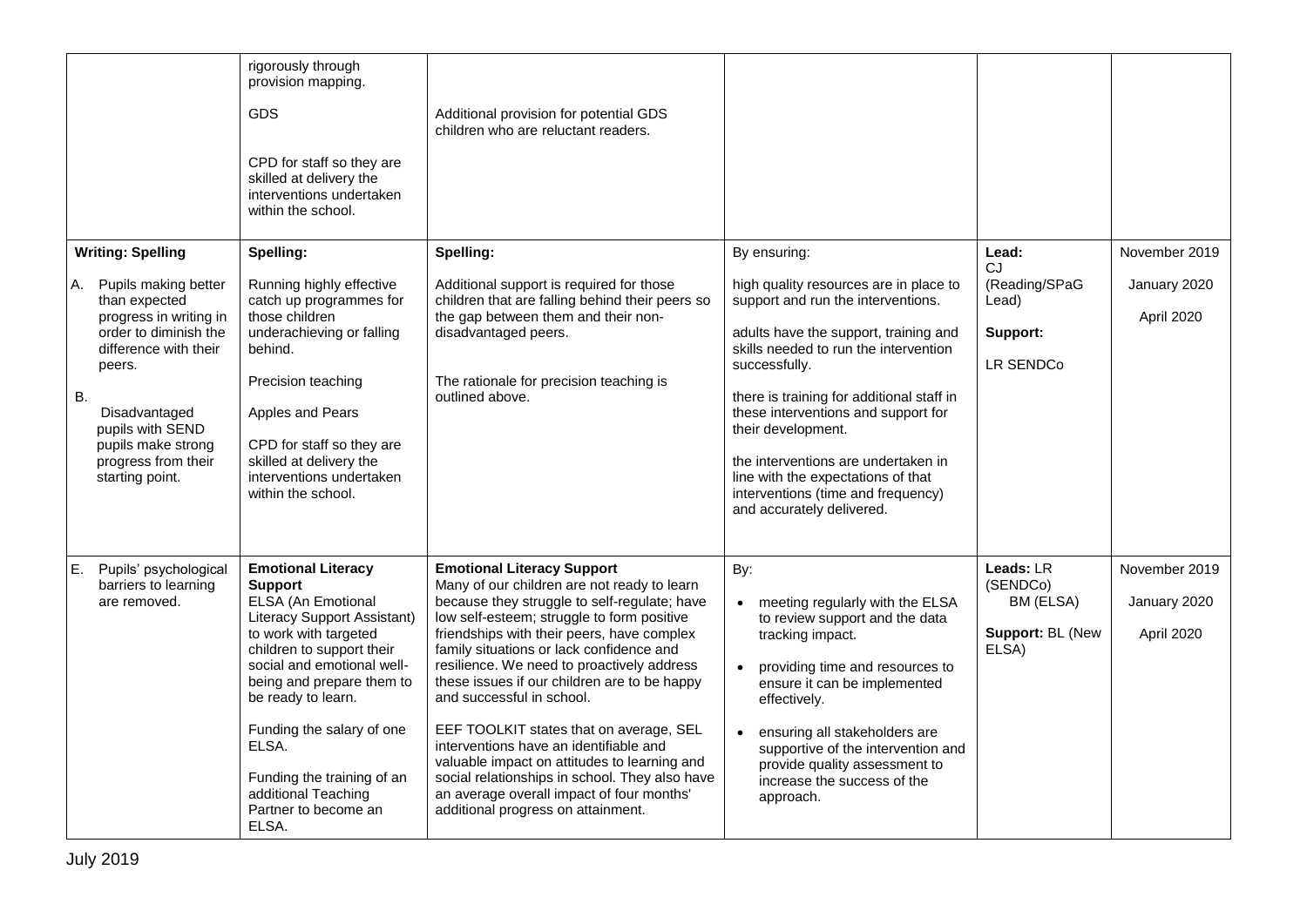|                                                                    |                                                                                                                                                                                                                                                                                                                                                                                                                                                         |                                                                                                                                                                                                                                                                                                   |                                                                                                                                                                                                                                                           | <b>Total budgeted cost</b>                                             | £5,000                                                         |
|--------------------------------------------------------------------|---------------------------------------------------------------------------------------------------------------------------------------------------------------------------------------------------------------------------------------------------------------------------------------------------------------------------------------------------------------------------------------------------------------------------------------------------------|---------------------------------------------------------------------------------------------------------------------------------------------------------------------------------------------------------------------------------------------------------------------------------------------------|-----------------------------------------------------------------------------------------------------------------------------------------------------------------------------------------------------------------------------------------------------------|------------------------------------------------------------------------|----------------------------------------------------------------|
| F.<br>Increased<br>attendance rates for<br>pupils eligible for PP. | approach<br>Fund breakfast club.<br>Fund a Family Support<br>Worker (FSW) to work with<br>parents to overcome<br>barriers to non-attendance.<br>Fund non-contact time for<br>the attendance Lead to<br>work alongside the FSW.<br>To track the attendance<br>percentages of<br>disadvantaged;<br>disadvantage SEND and<br>disadvantaged girls and<br>boys separately so<br>patterns and trends can be<br>identified to help raise<br>attendance levels. | for this choice?<br>If children are to succeed in school, they<br>need to be in school. Investing time in<br>working with parents to raise their children's<br>attendance and helping them to understand<br>the importance of education will ensure their<br>children reach their full potential. | implemented well?<br>By:<br>Ensuring the FSW has time to work<br>with the parents to build relationships<br>and offer advice and support.<br>Ensuring the FSW and Attendance<br>Lead to work together so that there is<br>an increased chance of success. | Leads: EF (FSW)<br>SR (Attendance<br>Lead)<br>Support:<br>LR (PP Lead) | implementation?<br>November 2019<br>January 2020<br>April 2020 |
| iii. Other approaches<br><b>Desired outcome</b>                    | Chosen action /                                                                                                                                                                                                                                                                                                                                                                                                                                         | What is the evidence and rationale                                                                                                                                                                                                                                                                | How will you ensure it is                                                                                                                                                                                                                                 | <b>Staff lead</b>                                                      | When will you<br>review                                        |
|                                                                    |                                                                                                                                                                                                                                                                                                                                                                                                                                                         |                                                                                                                                                                                                                                                                                                   |                                                                                                                                                                                                                                                           |                                                                        |                                                                |
|                                                                    | Funding the salary of a<br><b>Family Support Worker</b><br>(FSW) to work with parents<br>and children.<br>To support non-contact<br>time for teachers so they<br>can work with the ELSA to<br>ensure the work from this<br>intervention can be<br>embedded in classroom<br>practice.                                                                                                                                                                    | If children's psychological needs (Maslow's<br>Hierarchy of Need) are being met then they<br>will be ready to learn.                                                                                                                                                                              | ensuring teachers support and<br>develop the practice within the<br>classroom.                                                                                                                                                                            | <b>Total budgeted cost</b>                                             | £25,000                                                        |
|                                                                    |                                                                                                                                                                                                                                                                                                                                                                                                                                                         |                                                                                                                                                                                                                                                                                                   |                                                                                                                                                                                                                                                           |                                                                        |                                                                |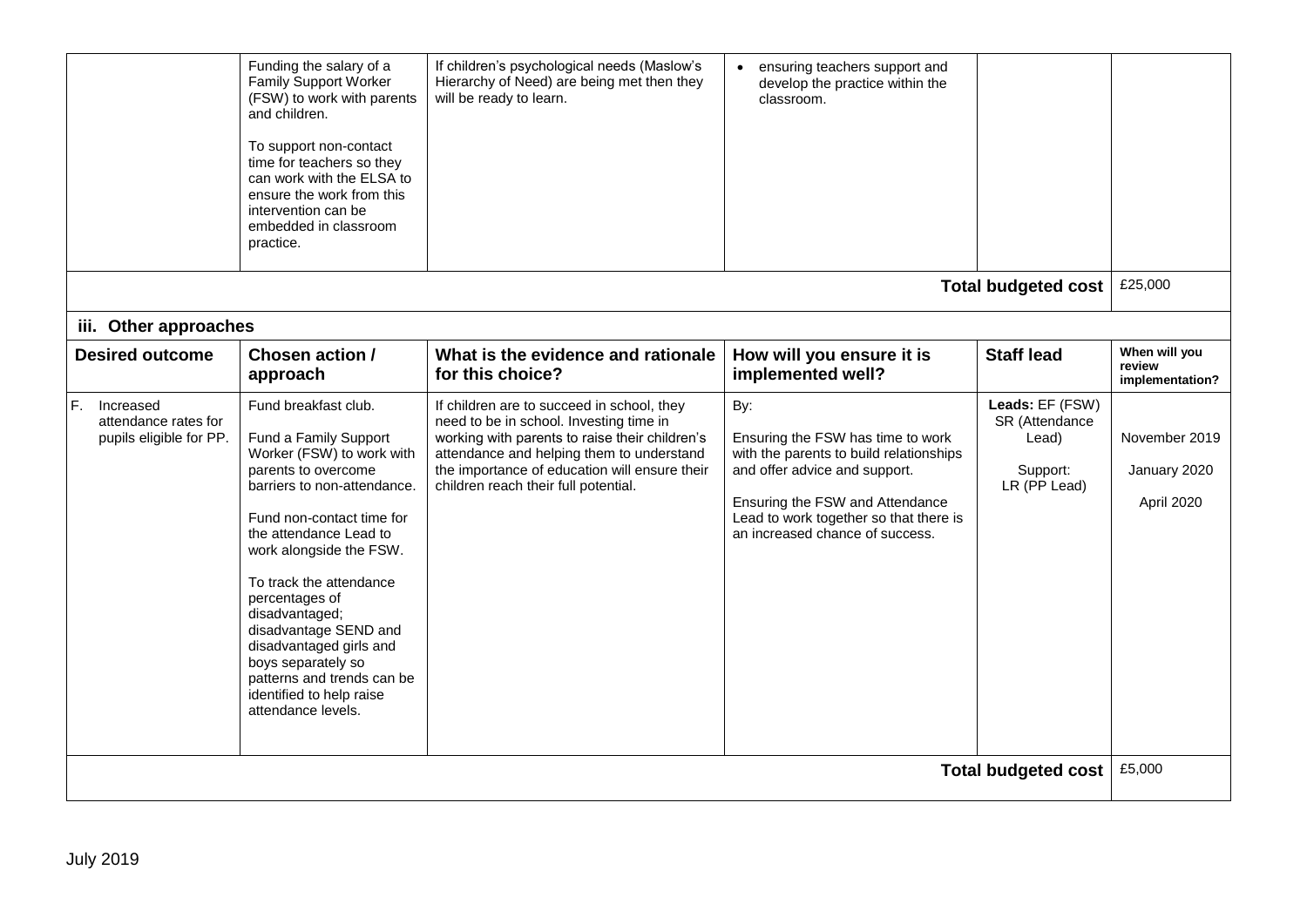| 6. Review of expenditure                                                                         |                                                                                                                                                                                                                                                                                                                                                                                                                                                                  |                                                                                                                                                                                                                                                                                                                                                                                                                                                                                                                                                                                                                           |                                                                                                                                                                                                                                                                                                                                                                                                                                                                                                                                                                                                                                                                                                                                                                                                                                                                                                                                                                                                                                                                                                                                                                                                                                                                                                                                                                                                                                                                                                                                                                                                                                                         |  |  |
|--------------------------------------------------------------------------------------------------|------------------------------------------------------------------------------------------------------------------------------------------------------------------------------------------------------------------------------------------------------------------------------------------------------------------------------------------------------------------------------------------------------------------------------------------------------------------|---------------------------------------------------------------------------------------------------------------------------------------------------------------------------------------------------------------------------------------------------------------------------------------------------------------------------------------------------------------------------------------------------------------------------------------------------------------------------------------------------------------------------------------------------------------------------------------------------------------------------|---------------------------------------------------------------------------------------------------------------------------------------------------------------------------------------------------------------------------------------------------------------------------------------------------------------------------------------------------------------------------------------------------------------------------------------------------------------------------------------------------------------------------------------------------------------------------------------------------------------------------------------------------------------------------------------------------------------------------------------------------------------------------------------------------------------------------------------------------------------------------------------------------------------------------------------------------------------------------------------------------------------------------------------------------------------------------------------------------------------------------------------------------------------------------------------------------------------------------------------------------------------------------------------------------------------------------------------------------------------------------------------------------------------------------------------------------------------------------------------------------------------------------------------------------------------------------------------------------------------------------------------------------------|--|--|
| <b>Previous Academic Year</b>                                                                    |                                                                                                                                                                                                                                                                                                                                                                                                                                                                  | 2018 to 2019                                                                                                                                                                                                                                                                                                                                                                                                                                                                                                                                                                                                              |                                                                                                                                                                                                                                                                                                                                                                                                                                                                                                                                                                                                                                                                                                                                                                                                                                                                                                                                                                                                                                                                                                                                                                                                                                                                                                                                                                                                                                                                                                                                                                                                                                                         |  |  |
| i. Quality of teaching for all                                                                   |                                                                                                                                                                                                                                                                                                                                                                                                                                                                  |                                                                                                                                                                                                                                                                                                                                                                                                                                                                                                                                                                                                                           |                                                                                                                                                                                                                                                                                                                                                                                                                                                                                                                                                                                                                                                                                                                                                                                                                                                                                                                                                                                                                                                                                                                                                                                                                                                                                                                                                                                                                                                                                                                                                                                                                                                         |  |  |
| <b>Desired outcome</b><br>Α.<br>Reading:<br>Pupils making better                                 | <b>Chosen</b><br>action/approach<br>Reading:<br>Daily whole class<br>guided reading                                                                                                                                                                                                                                                                                                                                                                              | <b>Estimated impact:</b> Did you meet the success<br>criteria? Include impact on pupils not eligible<br>for PP, if appropriate.<br>Reading measure of success:<br>At least all underachieving disadvantaged children<br>without SEN make above expected progress from                                                                                                                                                                                                                                                                                                                                                     | Cost:<br><b>Lessons learned</b><br>(and whether you will continue with this<br>£70,000<br>approach)<br>Reading:                                                                                                                                                                                                                                                                                                                                                                                                                                                                                                                                                                                                                                                                                                                                                                                                                                                                                                                                                                                                                                                                                                                                                                                                                                                                                                                                                                                                                                                                                                                                         |  |  |
| than expected progress<br>in reading in order to<br>diminish the difference<br>with their peers. | sessions across the<br>school. Children have<br>access to higher texts<br>and reading and<br>comprehension skills<br>are explicitly taught.<br>Cracking<br>Comprehension<br>scheme of work to<br>support the teaching<br>and learning of<br>reading<br>comprehension skills<br>as well as provide an<br>ongoing accurate<br>assessment of pupils'<br>attainment and<br>progress.<br>CPD focus: Teaching<br>and learning during<br>whole class guided<br>reading. | their KS1 results by the end of Key Stage 2.<br>Disadvantaged:<br>Reading:<br>Whole school analysis: 42% (5 out of 12 children) who<br>were working below EXS at the end of KS1 are now at<br>least EXS. 1 of the 5 has moved to GDS. These children<br>are on track to meet the desired outcome.<br>End of KS2 2019 (Year 6): At the end of KS1: 50% EXS<br>(2 children) and 50% GDS (2 children). At the end of<br>KS2: 75% EXS and 25% WTS.<br>The GAP between disadvantaged and non-<br>disadvantaged has been reduced from 36% (End of<br>KS1) to 25% during the academic year 2018 to 2019.<br><b>Partially met</b> | When disadvantaged children start at Park Junior School they have<br>embarked on a 4-year journey with us. Due to the complexities of their<br>lives and their educational needs it is important that we develop the<br>whole child in order for them to be successful and that we build<br>sustainable improvement over time rather than 'quick' fixes. However,<br>it is also important that we treat children as individuals and know when<br>to challenge and stretch and when to support each child. Targets for<br>these children, therefore, need to be refined. Tracking of their<br>progress, as a group, against targets is complex as they can all face<br>such different combinations of barriers to learning and so their targets<br>need to be very individual to them.<br>In the academic year, 2019 to 2020, we will continue to develop the<br>whole class guided reading teaching and learning for all children as<br>this is having the desired impact for us as a school. It is crucial that all<br>children take part in these lessons as they are supported to access<br>high quality texts and to build upon their comprehension skills.<br>Teachers skilfully use targeted questioning and additional adult support<br>to ensure all children can access the learning.<br>However, in 2019 to 2020, in order to continue to improve outcomes<br>for reading and to promote strong progress there is a need for<br>additional targeted support to be the focus for the PP funding so gaps<br>can be closed between disadvantaged children and their peers,<br>Therefore, although the 'desired outcome' will remain the same the |  |  |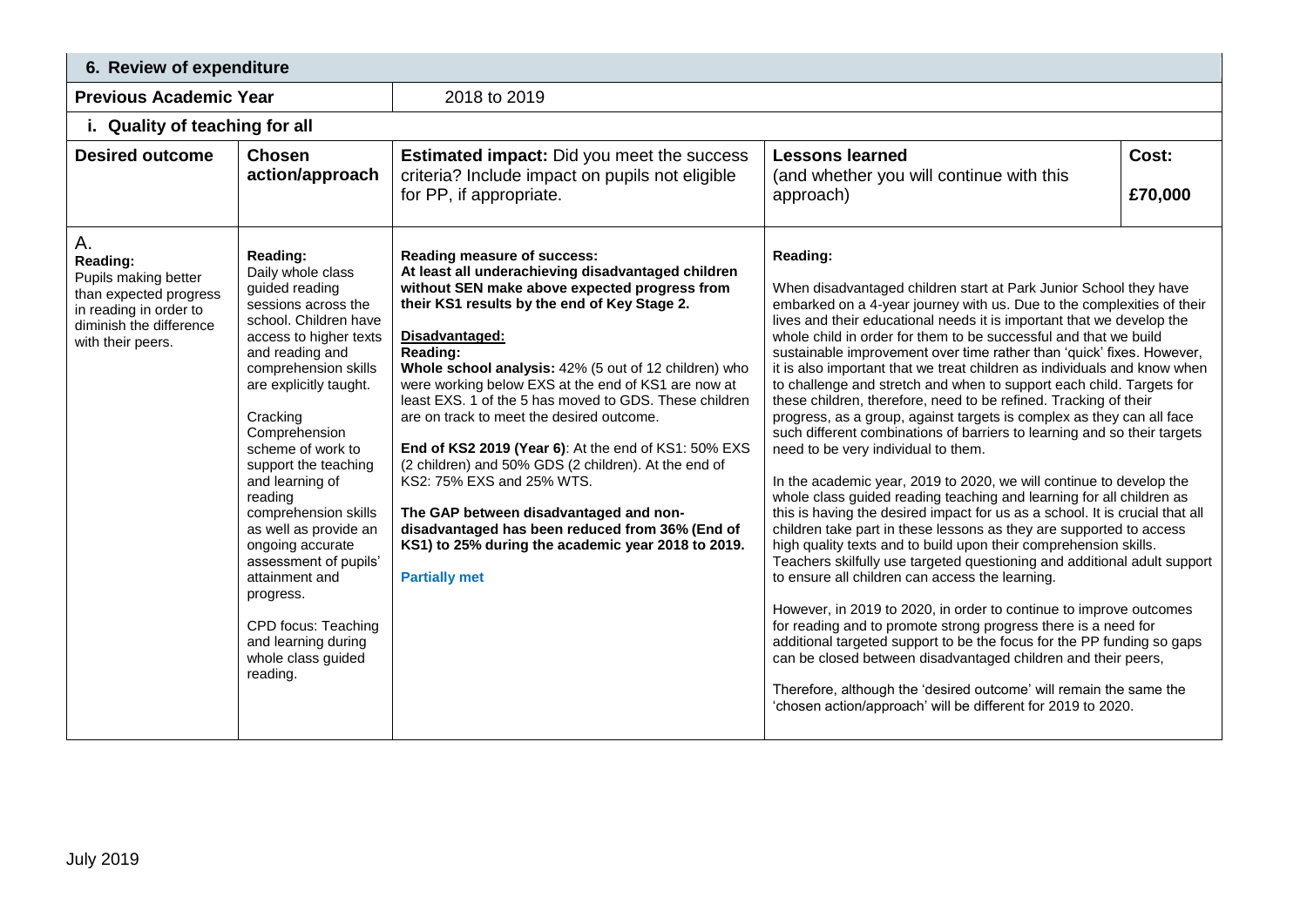| Α.<br>Writing:<br>Pupils making better<br>than expected progress<br>in writing in order to<br>diminish the difference<br>with their peers. | Writing:<br>Staff training on the<br>Talk for Writing (T4W)<br>process, explicitly<br>'Reading as a<br>Reader' and 'Reading<br>as a Writer'.<br>Staff CPD: Guided<br>Write.<br>Staff training:<br>Accelerating the<br>progress of<br>underachieving<br>children. T4W<br>external consultant to<br>review current<br>practice and support<br>initial staff CPD.<br>Visit other schools to<br>observe good<br>practice with regards<br>to the support of<br>children falling behind<br>in writing and those<br>needing early writing<br>support.<br>Share best practice<br>within school. | Writing measure of success:<br>At least all underachieving disadvantaged children<br>without SEN make above expected progress from<br>their KS1 results by the end of Key Stage 2.<br><b>Disadvantaged NON SEND:</b><br>Writina:<br>Whole school analysis:<br>7% (1 out of 14) of those underperforming at KS1 have<br>made above expected progress at the end of 2018 to<br>2019.<br>End of KS2 2019 (Year 6): 100% (1 child) of those<br>underperforming at KS1 have made above expected<br>progress at the end of KS2 in the academic year 2018 to<br>2019<br>Not met | Writing:<br>Improving writing outcomes is complex and takes time.<br>Having a 4 year, robust improvement plan, will be key<br>if we are to ensure they are ready to start secondary<br>school by the time they leave us. As outlined above,<br>for most of these children there are not any 'quick<br>fixes'.<br>Therefore, In the academic year 2019 to 2020 writing<br>needs to be a continued focus for us. Therefore, the<br>use of PP funding to support the development of high<br>quality teaching and learning of writing within the<br>classroom has remained this year. The writing action<br>plan will reflect the actions to be taken to ensure we<br>move closer to achieving our desired outcome for<br>writing and meeting the success criteria.<br>In 2019 to 2020 additional PP funding will be used to<br>support the development of writing, providing targeted<br>support to help us achieve our aims. Spelling will be<br>the area of focus for this targeted support as this has<br>been identified as an area of development for the<br>coming academic year. |  |
|--------------------------------------------------------------------------------------------------------------------------------------------|-----------------------------------------------------------------------------------------------------------------------------------------------------------------------------------------------------------------------------------------------------------------------------------------------------------------------------------------------------------------------------------------------------------------------------------------------------------------------------------------------------------------------------------------------------------------------------------------|--------------------------------------------------------------------------------------------------------------------------------------------------------------------------------------------------------------------------------------------------------------------------------------------------------------------------------------------------------------------------------------------------------------------------------------------------------------------------------------------------------------------------------------------------------------------------|--------------------------------------------------------------------------------------------------------------------------------------------------------------------------------------------------------------------------------------------------------------------------------------------------------------------------------------------------------------------------------------------------------------------------------------------------------------------------------------------------------------------------------------------------------------------------------------------------------------------------------------------------------------------------------------------------------------------------------------------------------------------------------------------------------------------------------------------------------------------------------------------------------------------------------------------------------------------------------------------------------------------------------------------------------------------------------------|--|
|--------------------------------------------------------------------------------------------------------------------------------------------|-----------------------------------------------------------------------------------------------------------------------------------------------------------------------------------------------------------------------------------------------------------------------------------------------------------------------------------------------------------------------------------------------------------------------------------------------------------------------------------------------------------------------------------------------------------------------------------------|--------------------------------------------------------------------------------------------------------------------------------------------------------------------------------------------------------------------------------------------------------------------------------------------------------------------------------------------------------------------------------------------------------------------------------------------------------------------------------------------------------------------------------------------------------------------------|--------------------------------------------------------------------------------------------------------------------------------------------------------------------------------------------------------------------------------------------------------------------------------------------------------------------------------------------------------------------------------------------------------------------------------------------------------------------------------------------------------------------------------------------------------------------------------------------------------------------------------------------------------------------------------------------------------------------------------------------------------------------------------------------------------------------------------------------------------------------------------------------------------------------------------------------------------------------------------------------------------------------------------------------------------------------------------------|--|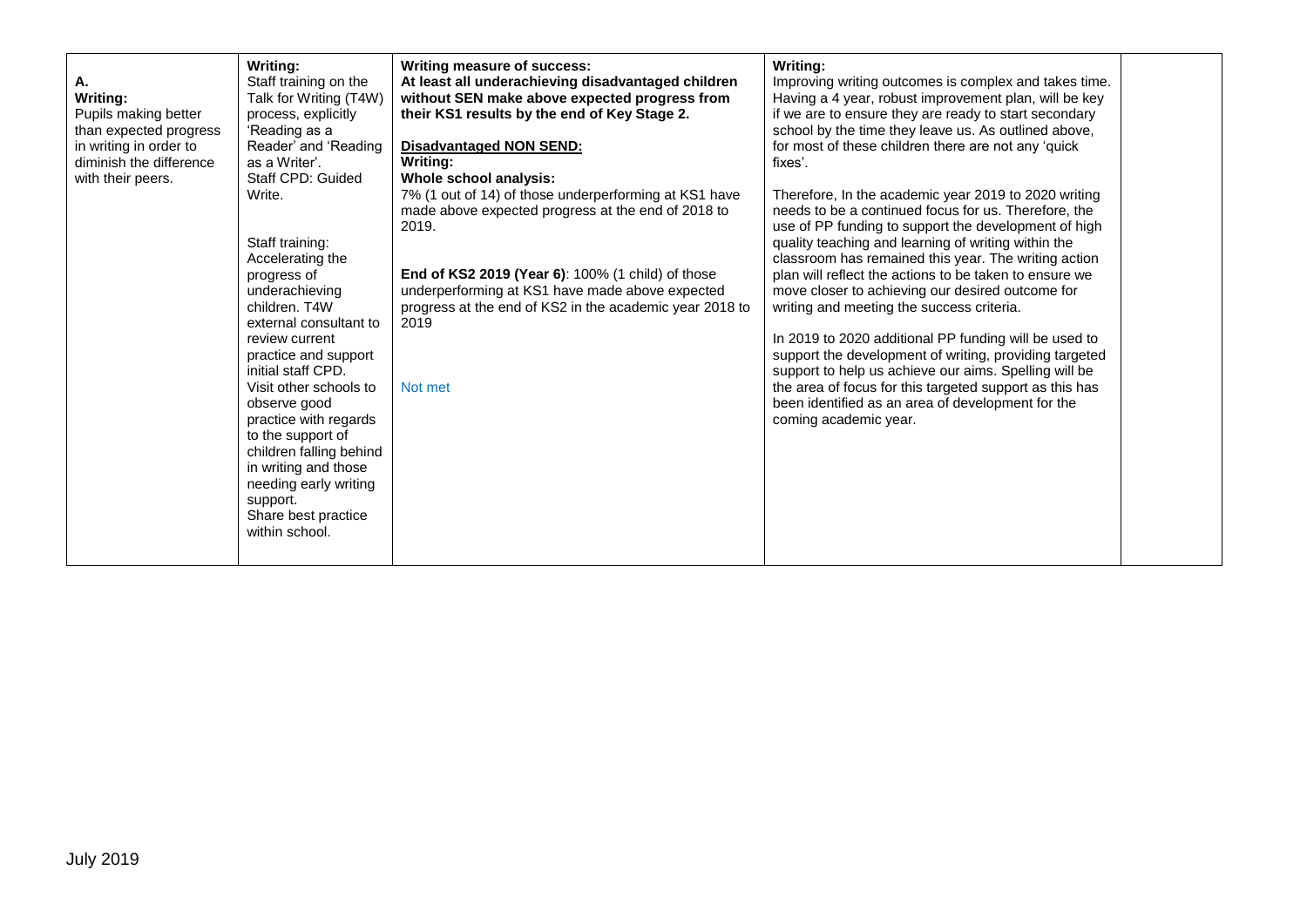| В. | SEND pupils make | Reading:                        | <b>Reading measure of success:</b>                                   | This approach will be continued within school, however, will not be                                                               |
|----|------------------|---------------------------------|----------------------------------------------------------------------|-----------------------------------------------------------------------------------------------------------------------------------|
|    | strong progress. | <b>Guided Reading</b>           | All pupils with SEN to achieve their challenging Key                 | funded by the PP funding.                                                                                                         |
|    |                  | Sessions: SEN                   | Stage 2 targets by the end of KS2.                                   |                                                                                                                                   |
|    |                  | children to receive             |                                                                      | The use of the PP fund with regard to improving outcomes in reading                                                               |
|    |                  | targeted support                | Reading:                                                             | for disadvantaged children has already been outlined above and will be                                                            |
|    |                  | during these sessions           | Whole school analysis:                                               | explained in greater detail in the 2019 to 2020 strategy.                                                                         |
|    |                  | to accelerate their             | Children with EXS target: 3 out of 6 children (50%) are              |                                                                                                                                   |
|    |                  | progress.                       | on track.                                                            | Measuring progress for SEND pupils can be complex and so therefore                                                                |
|    |                  | CPD: Subject leads,             | Children with GDS target: 1 out of 2 children (50%) are<br>on track. | the targetsoften require additional differentiation to meet their<br>personalised needs and do not always involve moving from one |
|    |                  | teachers and TAs to             |                                                                      | assessment point to another i.e. WTS (Working Towards the Standard)                                                               |
|    |                  | visit other schools to          | End of KS2 2019 (5 children)                                         | to EXS (At Expected Standarda), EXS and GDS (Greater Depth                                                                        |
|    |                  | observe good                    | 60% met their target                                                 | Standard). In light of this we are constantly rflecting upon the ways we                                                          |
|    |                  | practice with regards           | 20% exceeded target                                                  | can develop and improve our tracking for ALL children. Therefore,,                                                                |
|    |                  | to the support of               | 20% did not achieve their targets.                                   | from September 2019 our assessment prodecures have been refined                                                                   |
|    |                  | children with SEN               | Targets were set in line with their KS1 data and FFT                 | so we can capture the small steps of progress more precisely for those                                                            |
|    |                  | and accelerating                | Aspire.                                                              | children working significantly below their year group. We will continue                                                           |
|    |                  | progress.                       |                                                                      | to make progress through porvisio mapping for those children erquirign                                                            |
|    |                  |                                 |                                                                      | additional support.                                                                                                               |
|    |                  | Progress tracked                | Partially met (I.e. for children working towards EXS and             |                                                                                                                                   |
|    |                  | robustly with PM                | GDS targets and for the Year 6 children).                            |                                                                                                                                   |
|    |                  | benchmarking and                |                                                                      |                                                                                                                                   |
|    |                  | used to inform                  |                                                                      |                                                                                                                                   |
|    |                  | planning for these<br>children. |                                                                      |                                                                                                                                   |
|    |                  |                                 |                                                                      |                                                                                                                                   |
|    |                  |                                 |                                                                      |                                                                                                                                   |
|    |                  |                                 |                                                                      |                                                                                                                                   |
|    |                  |                                 |                                                                      |                                                                                                                                   |
|    |                  |                                 |                                                                      |                                                                                                                                   |
|    |                  |                                 |                                                                      |                                                                                                                                   |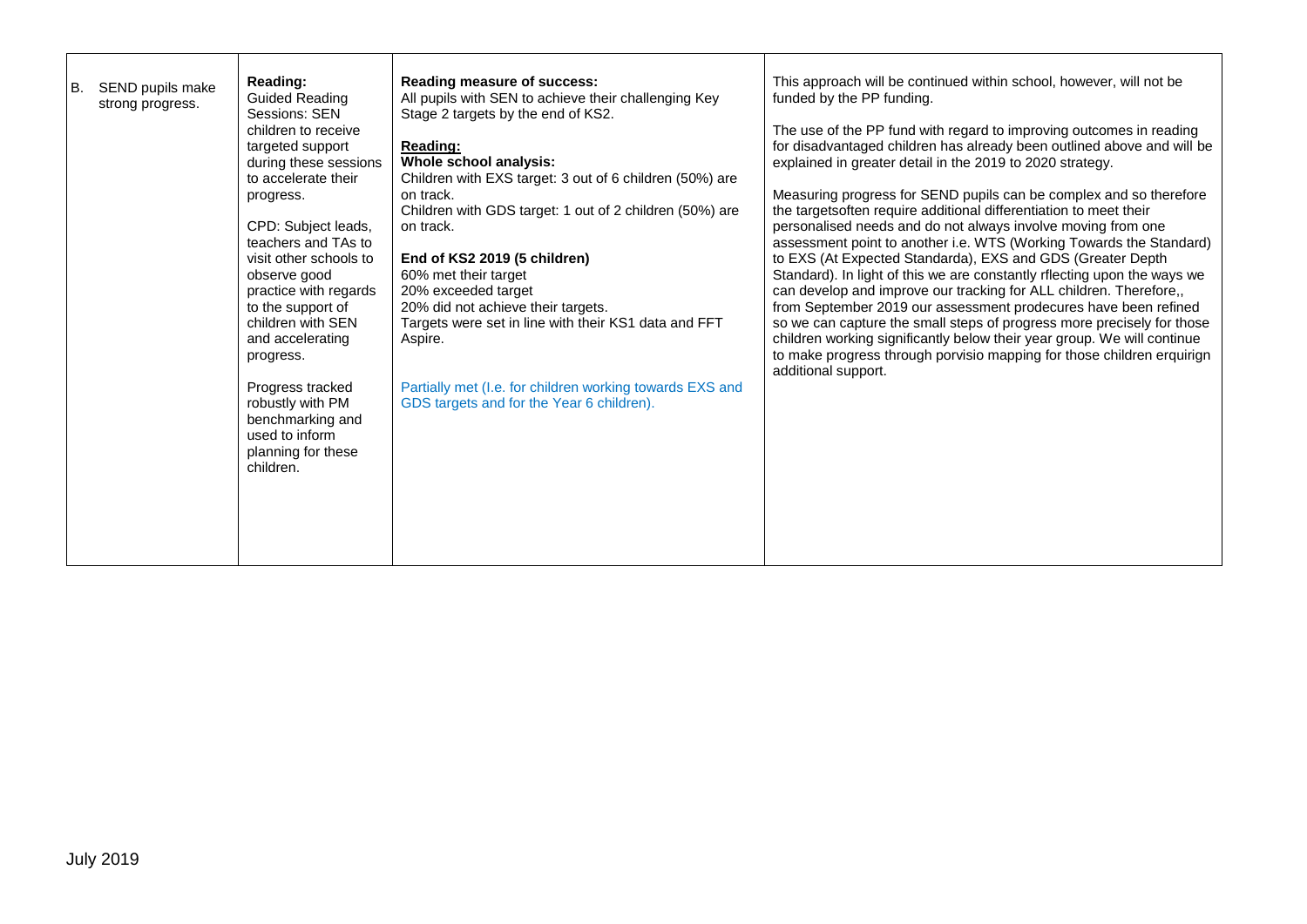| <b>B.SEND pupils make</b><br>strong progress. | Writing:<br><b>CPD: Guided Write</b><br>CPD: Work<br>accurately<br>differentiated to meet<br>the needs of SEN<br>children, so they can<br>make strong<br>progress. T4W<br>external consultant to<br>review current<br>practice and support<br>initial staff CPD. | Writing measure of success:<br>All pupils with SEN to achieve their challenging Key<br>Stage 2 targets by the end of KS2.<br>Writing:<br>Whole school data:<br>Children with EXS target: 3 out of 7 children (42%) are<br>on track.<br>Targets are set in line with KS1 data and FFT Aspire and<br>using these parameters no children currently have a<br>GDS target.<br>End of KS2 2019 (5 children)<br>83% met their target which was set in line with their KS1<br><b>SATs results.</b><br>17% did not achieve their target.<br>Partially met (I.e. for children working towards EXS and<br>GDS targets and for Year 6 children). | Progress is made and measured in many different ways for children with SEN.<br>This can be in an identical way to their non-SEN peers or in a way that<br>demonstrates progress from their particular starting point as it may be<br>widely different to that of their peers. At Park Junior we take all that in to<br>account when demonstrating strong progress. This is why only progress<br>against EXS and GDS targets have been quoted here. For children who are<br>working significantly below their peers a different target setting approach is<br>being adapted and refined ready for September 2019 (as explained above).<br>We will continue to make progress through porvisio mapping for those<br>children erquirign additional support.<br>As outlined previously in this document, writing continues to be a<br>particular focus for us and so PP funding will continue to be used to<br>support high quality teaching both in class and with interventions. This<br>is reflected in the new PP strategy for 2019 to 2020. |
|-----------------------------------------------|------------------------------------------------------------------------------------------------------------------------------------------------------------------------------------------------------------------------------------------------------------------|--------------------------------------------------------------------------------------------------------------------------------------------------------------------------------------------------------------------------------------------------------------------------------------------------------------------------------------------------------------------------------------------------------------------------------------------------------------------------------------------------------------------------------------------------------------------------------------------------------------------------------------|---------------------------------------------------------------------------------------------------------------------------------------------------------------------------------------------------------------------------------------------------------------------------------------------------------------------------------------------------------------------------------------------------------------------------------------------------------------------------------------------------------------------------------------------------------------------------------------------------------------------------------------------------------------------------------------------------------------------------------------------------------------------------------------------------------------------------------------------------------------------------------------------------------------------------------------------------------------------------------------------------------------------------------------------|
|-----------------------------------------------|------------------------------------------------------------------------------------------------------------------------------------------------------------------------------------------------------------------------------------------------------------------|--------------------------------------------------------------------------------------------------------------------------------------------------------------------------------------------------------------------------------------------------------------------------------------------------------------------------------------------------------------------------------------------------------------------------------------------------------------------------------------------------------------------------------------------------------------------------------------------------------------------------------------|---------------------------------------------------------------------------------------------------------------------------------------------------------------------------------------------------------------------------------------------------------------------------------------------------------------------------------------------------------------------------------------------------------------------------------------------------------------------------------------------------------------------------------------------------------------------------------------------------------------------------------------------------------------------------------------------------------------------------------------------------------------------------------------------------------------------------------------------------------------------------------------------------------------------------------------------------------------------------------------------------------------------------------------------|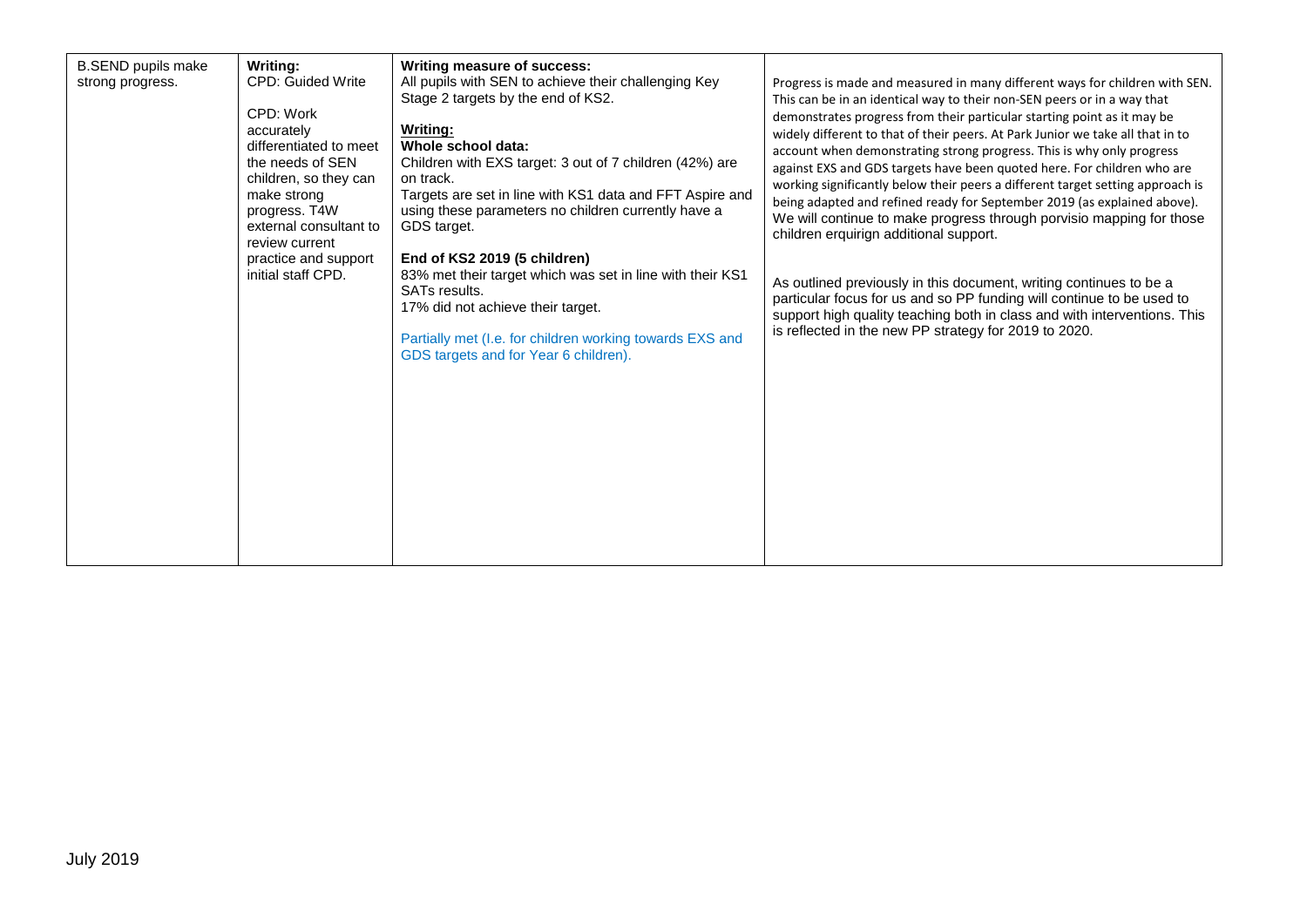| C.<br>In their written work and<br>when articulating<br>themselves orally pupils<br>using a broad<br>vocabulary. | CPD: focusing on the<br>development of a<br>vocabulary rich<br>curriculum.<br>Introduce and embed<br>P4C across the | Measure of success: Pupil's spoken and written work<br>(across the curriculum) demonstrates an increasingly<br>broad and varied vocabulary.<br>Teaching and learning practice has been developed in<br>2018 to 2019 to help support the development of | Extending and developing children's vocabulary is crucial if they are to<br>reach their full potential. To obtain this outcome and meet the success<br>criteria he decision was made to continue to further develop this<br>approach across the school in the academic year 2019 to 2020.<br>From September 2019 we are launching our 'Making It Stick'<br>curriculum which has been designed to meet the needs of our children |
|------------------------------------------------------------------------------------------------------------------|---------------------------------------------------------------------------------------------------------------------|--------------------------------------------------------------------------------------------------------------------------------------------------------------------------------------------------------------------------------------------------------|---------------------------------------------------------------------------------------------------------------------------------------------------------------------------------------------------------------------------------------------------------------------------------------------------------------------------------------------------------------------------------------------------------------------------------|
|                                                                                                                  | school.<br>Develop a curriculum<br>which promotes<br>discussion and<br>debating.                                    | vocabulary i.e. to close the WORD GAP. However, this is<br>a long term investment for us as 'quick fixes' do not work<br>with the vast majority of our disadvantaged children.<br>Not met.                                                             | both to develop their long term memory and to extend their vocabulary;<br>the PP funding will be used to support this.                                                                                                                                                                                                                                                                                                          |
|                                                                                                                  | Provide sentence<br>stems to scaffold<br>children's articulation.                                                   | P4C was not introduced as we decided to explore the<br><b>Chris Quigley 'Making It Stick' approach further</b><br>instead.                                                                                                                             |                                                                                                                                                                                                                                                                                                                                                                                                                                 |
|                                                                                                                  |                                                                                                                     |                                                                                                                                                                                                                                                        |                                                                                                                                                                                                                                                                                                                                                                                                                                 |
|                                                                                                                  |                                                                                                                     |                                                                                                                                                                                                                                                        |                                                                                                                                                                                                                                                                                                                                                                                                                                 |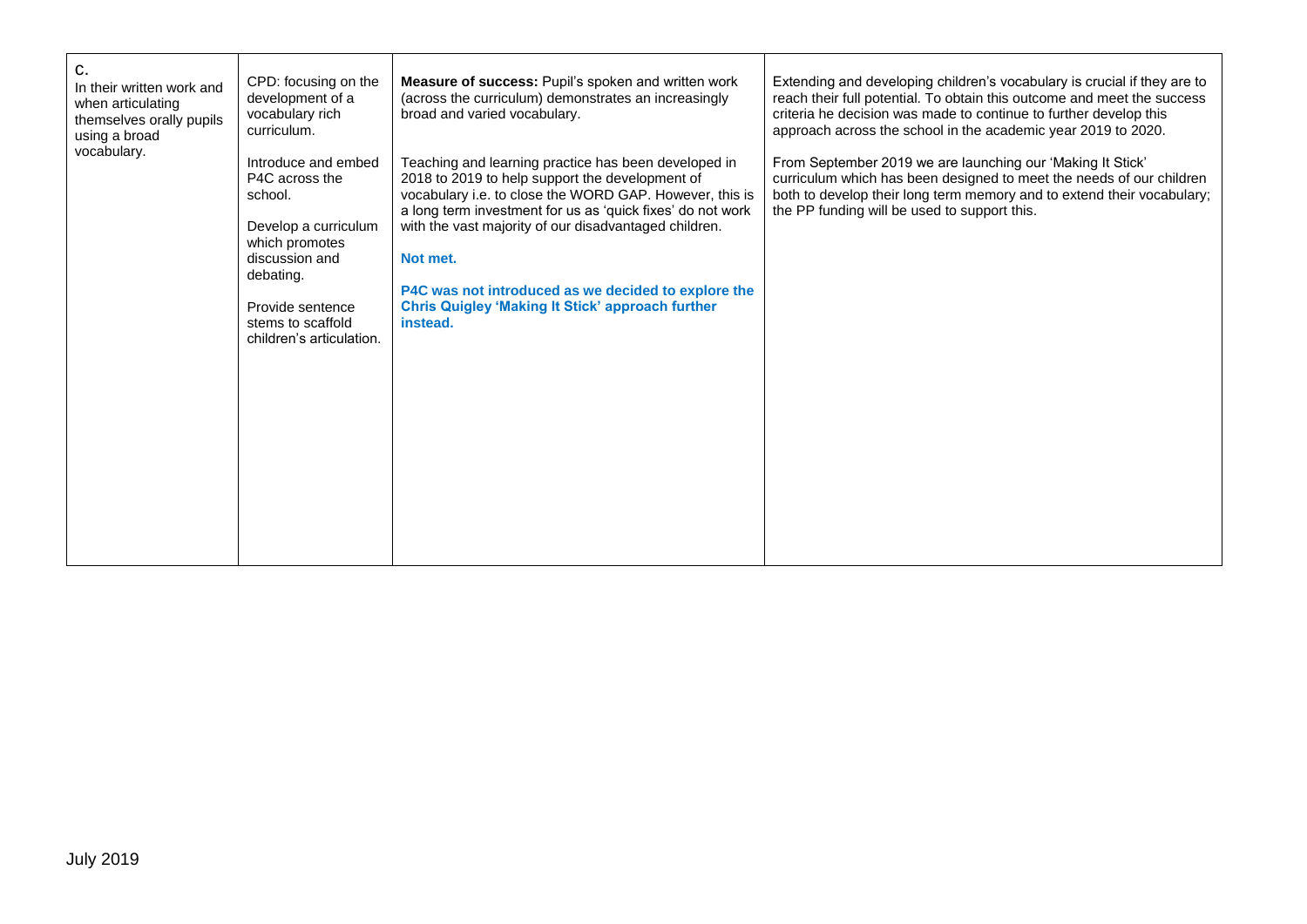| D.<br>Interactions between<br>adults and pupils<br>encourage pupils to work<br>independently; challenge<br>themselves to achieve<br>more and have the<br>confidence to have a go.<br>Feedback from adults<br>and peers develops<br>pupils' self- belief and I<br>can't (yet) attitude to<br>learning.<br>ii. Targeted support | Staff CPD focusing<br>on the quality of talk<br>between adults and<br>peers.<br>PM targets for<br>teaching assistants to<br>focus on this element<br>of their practice.<br>Develop feedback<br>between adults and<br>pupils and between<br>pupils and pupils<br>across the curriculum.<br>Develop growth<br>mindset approach<br>across the curriculum.<br>(I can't yet. FAIL -<br>First attempt at<br>learning) | <b>Measure of success:</b><br>All pupils to achieve their Key Stage 2 targets year on<br>year for reading and writing. The target for combined<br>reading, writing and maths across the school for PP<br>children is also met.<br>Books across the curriculum demonstrate progress.<br>As highlighted above the reading and writing outcomes<br>have been partially met<br>Partially met with regards to the meeting of targets.<br>However, observations of classroom practice<br>demonstrated the high quality support teaching<br>assistants were providing to children with a wide<br>range of abilities with an increased focus on<br>developing the independence of children who are<br>working at a lower level to their peers. | Focusing on interactions between adults and children and upon<br>feedback is going to continue to be a focus for us as a school and will<br>form part of the CPD package of support for staff in 2019 to 2020. This<br>remains important as we are about to embark on our new 'Making it<br>Stick' curriculum where the importance of adult pupil interactions will<br>be crucial to its success i.e. through the quality of questioning within<br>the classroom as well as through the impact of individual and collective<br>feedback. |
|-------------------------------------------------------------------------------------------------------------------------------------------------------------------------------------------------------------------------------------------------------------------------------------------------------------------------------|-----------------------------------------------------------------------------------------------------------------------------------------------------------------------------------------------------------------------------------------------------------------------------------------------------------------------------------------------------------------------------------------------------------------|----------------------------------------------------------------------------------------------------------------------------------------------------------------------------------------------------------------------------------------------------------------------------------------------------------------------------------------------------------------------------------------------------------------------------------------------------------------------------------------------------------------------------------------------------------------------------------------------------------------------------------------------------------------------------------------------------------------------------------------|------------------------------------------------------------------------------------------------------------------------------------------------------------------------------------------------------------------------------------------------------------------------------------------------------------------------------------------------------------------------------------------------------------------------------------------------------------------------------------------------------------------------------------------|
|-------------------------------------------------------------------------------------------------------------------------------------------------------------------------------------------------------------------------------------------------------------------------------------------------------------------------------|-----------------------------------------------------------------------------------------------------------------------------------------------------------------------------------------------------------------------------------------------------------------------------------------------------------------------------------------------------------------------------------------------------------------|----------------------------------------------------------------------------------------------------------------------------------------------------------------------------------------------------------------------------------------------------------------------------------------------------------------------------------------------------------------------------------------------------------------------------------------------------------------------------------------------------------------------------------------------------------------------------------------------------------------------------------------------------------------------------------------------------------------------------------------|------------------------------------------------------------------------------------------------------------------------------------------------------------------------------------------------------------------------------------------------------------------------------------------------------------------------------------------------------------------------------------------------------------------------------------------------------------------------------------------------------------------------------------------|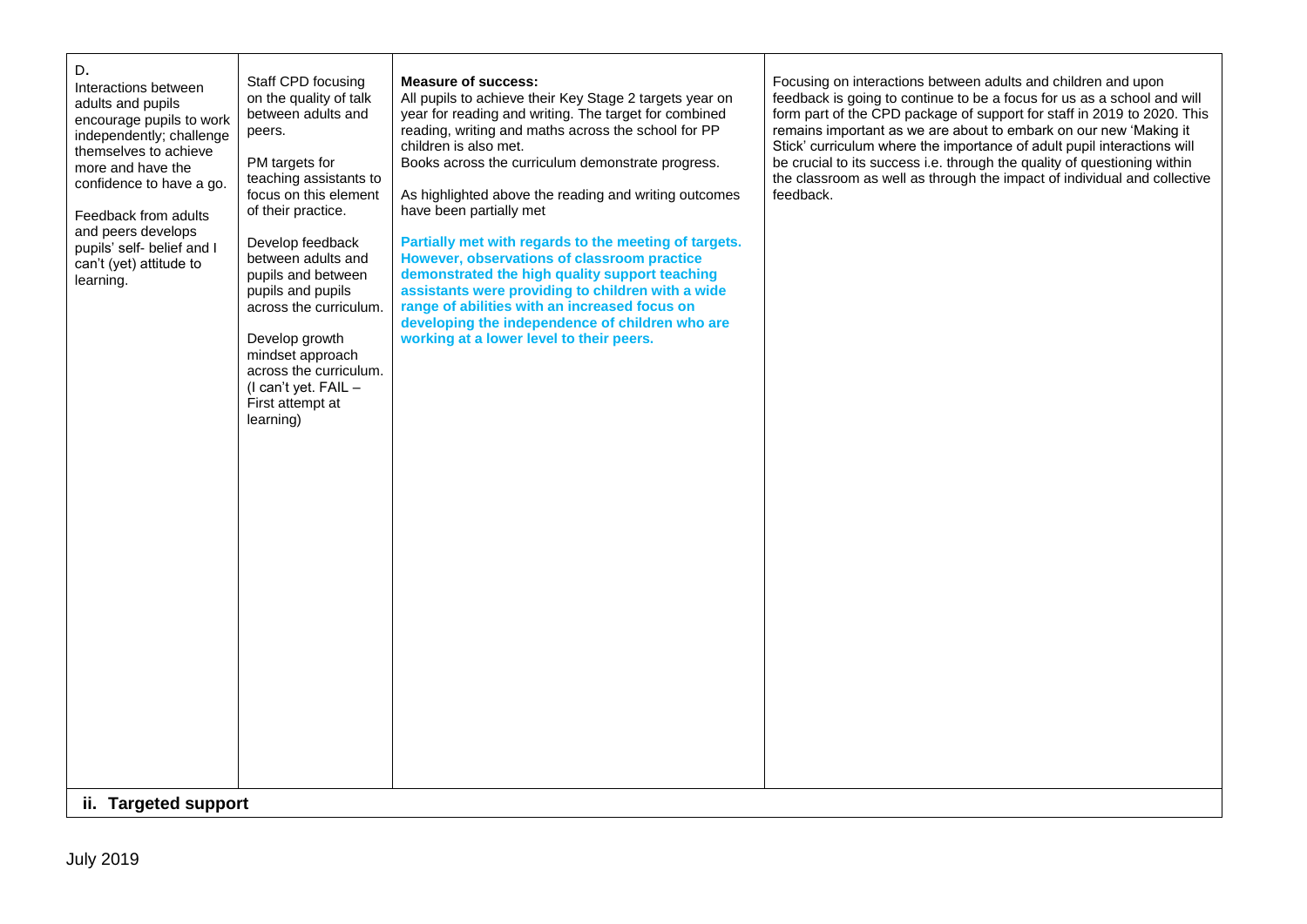| <b>Desired outcome</b>                                                                                                                                                               | <b>Chosen</b><br>action/approach                                                                                                                                                                                                                                                                                                            | <b>Estimated impact:</b> Did you meet the success<br>criteria? Include impact on pupils not eligible<br>for PP, if appropriate.                                                                                                                                                                                                                                                                                                                                                                                                                                                                                                            | <b>Lessons learned</b><br>(and whether you will continue with this<br>approach)                                                                                                                                                                                                                                                                                                                                                                                                                                                                                     | <b>Cost</b><br>£25,000 |
|--------------------------------------------------------------------------------------------------------------------------------------------------------------------------------------|---------------------------------------------------------------------------------------------------------------------------------------------------------------------------------------------------------------------------------------------------------------------------------------------------------------------------------------------|--------------------------------------------------------------------------------------------------------------------------------------------------------------------------------------------------------------------------------------------------------------------------------------------------------------------------------------------------------------------------------------------------------------------------------------------------------------------------------------------------------------------------------------------------------------------------------------------------------------------------------------------|---------------------------------------------------------------------------------------------------------------------------------------------------------------------------------------------------------------------------------------------------------------------------------------------------------------------------------------------------------------------------------------------------------------------------------------------------------------------------------------------------------------------------------------------------------------------|------------------------|
| A.Pupils making better<br>than expected progress<br>in reading and writing in<br>order to diminish the<br>difference with their<br>peers.<br>B. SEND pupils make<br>strong progress. | Reading<br>Interventions:<br>Running highly<br>effective catch up<br>programmes for those<br>children<br>underachieving or<br>falling behind.<br>Cracking<br>Comprehension:<br>sessions targeted at<br>children<br>underachieving or<br>falling behind.<br>Writing:<br>Pre-teaching and<br>overlearning<br>introduced across the<br>school. | Reading measure of success:<br>At least all underachieving disadvantaged children<br>without SEN make above expected progress from their<br>KS1 results by the end of Key Stage 2.<br>Partially met (see evidence above)<br><b>SEND Reading measure of success:</b><br>All pupils with SEND to achieve their challenging Key<br>Stage 2 targets by the end of KS2.<br>Partially met (see evidence above)                                                                                                                                                                                                                                   | Dancing Bears and comprehension interventions have demonstrated<br>good progress for the children targeted in 2018 to 2019 and so will be<br>continued in 2019 to 2020.<br>Pre-teaching is at the 'developing stage' and so needs to be further<br>embedded in practice in the coming academic year.<br>In 2019 to 2020, we will broaden the range of interventions that we<br>provide so we can maximise the impact we have on outcomes for<br>children.                                                                                                           |                        |
| E. Pupils' psychological<br>barriers to learning are<br>removed.                                                                                                                     | Train a Teaching<br>Partner to become an<br>ELSA (An Emotional<br><b>Literacy Support</b><br>Assistant).<br>ELSA to work with<br>targeted children to<br>support their social and<br>emotional well-being<br>and prepare them to be<br>ready to learn.                                                                                      | ELSA: Measure of success: Pupils feel happy at school<br>and are ready to learn so they can reach their full<br>potential.<br>All the children that took part in this intervention<br>benefitted from it emotionally, this is demonstrated in the<br>robust tracking of this support. Teachers, staff and<br>parents were involved in this process which helped<br>contribute to its success.<br>Partially met as some children will require on-going<br>support and some children will need support for the first<br>time. It is crucial that we are able to provide this support<br>for these children if they are to be ready to learn. | This initiative was undertaken with an action research approach and so<br>was constantly being reviewed and adapted in order to meet the<br>outcome and success criteria. All stakeholders contributed to the<br>success of the ELSA and robust and rigorous monitoring was<br>undertaken throughout the year, along with thorough provision<br>mapping.<br>This approach will continue in academic year 2019 to 2020. Such was<br>the success of this approach that another TP will be trained as an<br>ELSA this year to further strengthen this area of support. |                        |